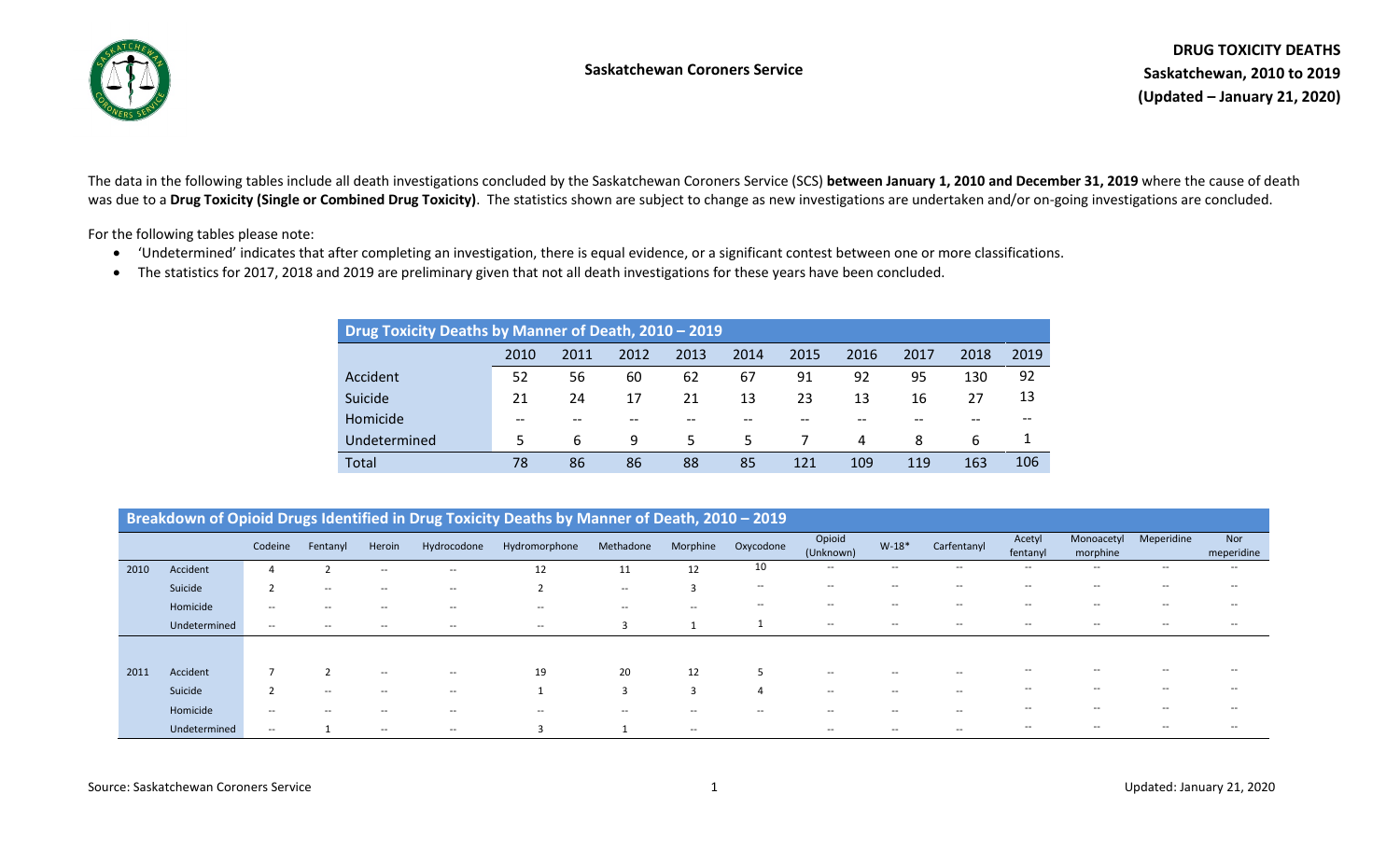

|      |              |                                   |                          |                                   |                          | Breakdown of Opioid Drugs Identified in Drug Toxicity Deaths by Manner of Death, 2010 - 2019 |                          |                          |                          |                                   |                          |                          |                          |                          |                          |                                                     |
|------|--------------|-----------------------------------|--------------------------|-----------------------------------|--------------------------|----------------------------------------------------------------------------------------------|--------------------------|--------------------------|--------------------------|-----------------------------------|--------------------------|--------------------------|--------------------------|--------------------------|--------------------------|-----------------------------------------------------|
|      |              | Codeine                           | Fentanyl                 | Heroin                            | Hydrocodone              | Hydromorphone                                                                                | Methadone                | Morphine                 | Oxycodone                | Opioid<br>(Unknown)               | $W-18*$                  | Carfentanyl              | Acetyl<br>fentanyl       | Monoacetyl<br>morphine   | Meperidine               | Nor<br>meperidine                                   |
| 2012 | Accident     | 12                                | 6                        | 1                                 | $\overline{a}$           | 16                                                                                           | 14                       | 19                       | 3                        |                                   | $\overline{\phantom{a}}$ |                          | $\overline{\phantom{a}}$ | $\overline{\phantom{a}}$ | $\overline{\phantom{a}}$ | $\hspace{0.05cm} -\hspace{0.05cm} -\hspace{0.05cm}$ |
|      | Suicide      | $\overline{4}$                    |                          |                                   |                          | $\mathbf{1}$                                                                                 | $\mathbf{1}$             | $\overline{\phantom{a}}$ | $\overline{2}$           | $\overline{\phantom{a}}$          |                          |                          |                          | $-$                      |                          |                                                     |
|      | Homicide     |                                   |                          |                                   |                          |                                                                                              |                          |                          |                          |                                   |                          |                          |                          |                          |                          |                                                     |
|      | Undetermined | $\overline{2}$                    | 1                        | $\overline{\phantom{a}}$          | $- -$                    | $\overline{\phantom{a}}$                                                                     | $\overline{2}$           | $\overline{2}$           | $\overline{2}$           | $\hspace{0.05cm} \ldots$          | $\overline{\phantom{a}}$ | $\overline{\phantom{a}}$ | $\overline{\phantom{a}}$ | $\overline{\phantom{a}}$ | --                       | $\overline{\phantom{a}}$                            |
| 2013 | Accident     | $\overline{3}$                    | 9                        | $\overline{\phantom{a}}$          | $\overline{\phantom{a}}$ | 17                                                                                           | 21                       | 10                       | $\overline{7}$           | $\mathbf{1}$                      | $\overline{\phantom{a}}$ | $\overline{\phantom{a}}$ | $\overline{\phantom{a}}$ | $\overline{\phantom{a}}$ | $\overline{\phantom{a}}$ | $\overline{\phantom{a}}$                            |
|      | Suicide      | $\overline{2}$                    | 1                        |                                   |                          | 4                                                                                            | $\overline{2}$           | $\overline{4}$           | 1                        |                                   |                          |                          |                          |                          |                          |                                                     |
|      | Homicide     | $-$                               |                          |                                   |                          | $\overline{\phantom{a}}$                                                                     | --                       | $\overline{\phantom{a}}$ |                          |                                   |                          |                          |                          |                          |                          |                                                     |
|      | Undetermined | $\overline{\phantom{a}}$          | $\hspace{0.05cm} \dashv$ | --                                | $\overline{\phantom{a}}$ | $\overline{2}$                                                                               | $\overline{2}$           | $\overline{\phantom{a}}$ | 1                        | $\overline{\phantom{a}}$          | $\overline{\phantom{a}}$ | $\overline{\phantom{a}}$ | $\overline{\phantom{a}}$ | $\overline{\phantom{a}}$ | $\overline{\phantom{a}}$ | $\hspace{0.05cm} \ldots$                            |
| 2014 | Accident     | 5                                 | 9                        | $\overline{\phantom{a}}$          | $\overline{\phantom{a}}$ | 22                                                                                           | 20                       | 15                       | 4                        | $\overline{\phantom{a}}$          | $\overline{\phantom{a}}$ | $\overline{\phantom{a}}$ | $\overline{\phantom{a}}$ | $\overline{\phantom{a}}$ | $\overline{2}$           | $\mathbf{1}$                                        |
|      | Suicide      | $\overline{\phantom{a}}$          | 2                        | $\overline{\phantom{m}}$          | $\overline{\phantom{a}}$ | $\mathbf{1}$                                                                                 | 4                        | $\overline{2}$           | 1                        | $\overline{\phantom{a}}$          | --                       |                          |                          |                          |                          |                                                     |
|      | Homicide     | $-$                               |                          |                                   |                          |                                                                                              | --                       | $\overline{\phantom{a}}$ |                          |                                   |                          |                          |                          |                          |                          |                                                     |
|      | Undetermined | $\hspace{0.05cm} \dashrightarrow$ | $\overline{\phantom{a}}$ | --                                | --                       | 1                                                                                            | $\overline{\phantom{a}}$ | $\mathbf{1}$             | $\overline{2}$           | $\overline{\phantom{a}}$          | $\overline{\phantom{a}}$ | $\overline{\phantom{a}}$ | $\overline{\phantom{a}}$ | $\overline{\phantom{a}}$ | --                       | $\overline{\phantom{a}}$                            |
| 2015 | Accident     | 10                                | 21                       | $\overline{\phantom{a}}$          | $\overline{\phantom{a}}$ | 30                                                                                           | 27                       | 21                       | 5                        | $\overline{\phantom{a}}$          | $1*$                     | $\sim$                   | $\overline{\phantom{a}}$ | $\overline{\phantom{a}}$ | $\overline{\phantom{a}}$ | $\mathbf{1}$                                        |
|      | Suicide      | $\mathbf{1}$                      | 1                        | $\overline{\phantom{a}}$          | --                       | 4                                                                                            | $\overline{2}$           | $\overline{3}$           | $\overline{2}$           | $\overline{\phantom{a}}$          | --                       |                          |                          | $\overline{\phantom{a}}$ |                          |                                                     |
|      | Homicide     | $\overline{a}$                    |                          |                                   |                          |                                                                                              | $\overline{a}$           | --                       |                          |                                   |                          |                          |                          |                          |                          |                                                     |
|      | Undetermined | $\mathbf{1}$                      | $\overline{\phantom{a}}$ | $\overline{\phantom{a}}$          | $\overline{\phantom{a}}$ | 3                                                                                            | $\overline{\phantom{a}}$ | 3                        | $\overline{\phantom{a}}$ | $\overline{\phantom{a}}$          | $\overline{\phantom{a}}$ | $\overline{\phantom{a}}$ | $\overline{\phantom{a}}$ | $\overline{\phantom{a}}$ | --                       | --                                                  |
| 2016 | Accident     | 8                                 | 8                        | $\mathbf{1}$                      | $\overline{\phantom{a}}$ | 26                                                                                           | 34                       | 20                       | 4                        | $\overline{\phantom{a}}$          | $\overline{\phantom{a}}$ | $\overline{\phantom{a}}$ | $\overline{\phantom{a}}$ | $\overline{\phantom{a}}$ | $\overline{\phantom{a}}$ | $\overline{\phantom{a}}$                            |
|      | Suicide      | 1                                 |                          |                                   |                          | $\mathbf{1}$                                                                                 | $\overline{2}$           | Ξ.                       |                          |                                   |                          |                          |                          |                          |                          |                                                     |
|      | Homicide     | $\overline{\phantom{a}}$          |                          |                                   |                          | $\overline{\phantom{a}}$                                                                     | --                       |                          |                          |                                   |                          |                          |                          |                          |                          |                                                     |
|      | Undetermined | $\mathbf{1}$                      | $\mathbf{1}$             | $\hspace{0.05cm} \dashrightarrow$ | $\overline{\phantom{a}}$ | $\mathbf{1}$                                                                                 | $\mathbf{1}$             | $\overline{\phantom{a}}$ | $\overline{\phantom{a}}$ | $\hspace{0.05cm} \dashrightarrow$ | $\overline{\phantom{a}}$ | $\overline{\phantom{a}}$ | $\overline{\phantom{a}}$ | $\overline{\phantom{a}}$ | $\overline{\phantom{a}}$ | $\hspace{0.05cm} \ldots$                            |
| 2017 | Accident     | 14                                | 14                       | $\overline{\phantom{a}}$          | 5                        | 28                                                                                           | 30                       | 27                       | 3                        | $\overline{\phantom{a}}$          | $\overline{\phantom{a}}$ | $\overline{4}$           | $\overline{\phantom{a}}$ | $\overline{\phantom{a}}$ | $\overline{\phantom{a}}$ | $\overline{\phantom{a}}$                            |
|      | Suicide      | $\overline{3}$                    | $\overline{\phantom{a}}$ | $\overline{\phantom{a}}$          | 1                        | $\overline{7}$                                                                               | $\mathbf{1}$             | $\overline{2}$           |                          | $-$                               | $-$                      |                          |                          |                          | --                       | 1                                                   |
|      | Homicide     | $\overline{\phantom{a}}$          |                          |                                   |                          | $\overline{\phantom{a}}$                                                                     | --                       | $\overline{a}$           |                          |                                   |                          |                          | --                       | $\overline{a}$           | --                       |                                                     |
|      | Undetermined | $\sim$                            | 1                        | $\overline{\phantom{a}}$          | $\hspace{0.05cm} \ldots$ | $\mathbf{1}$                                                                                 | $\overline{2}$           | 1                        | $\mathbf{1}$             | $\overline{\phantom{a}}$          | $\overline{\phantom{a}}$ | $\overline{\phantom{a}}$ | $\overline{\phantom{a}}$ | $\hspace{0.05cm} \ldots$ | $\overline{\phantom{a}}$ | $\overline{\phantom{a}}$                            |
| 2018 | Accident     | 13                                | 45                       | $\overline{\phantom{0}}$          | $\overline{7}$           | 38                                                                                           | 35                       | 26                       | 8                        |                                   |                          | 5                        | $\overline{\phantom{a}}$ | $\overline{7}$           | $\overline{\phantom{a}}$ | $\overline{\phantom{a}}$                            |
|      | Suicide      | $\overline{7}$                    | 1                        |                                   | 1                        | $\overline{2}$                                                                               | $\mathbf{1}$             | 9                        | 4                        |                                   |                          |                          |                          | $\overline{\phantom{a}}$ | 2                        | $\overline{2}$                                      |
|      | Homicide     |                                   |                          |                                   |                          |                                                                                              | $\overline{\phantom{0}}$ |                          |                          |                                   |                          |                          |                          |                          |                          |                                                     |
|      | Undetermined | $\overline{\phantom{0}}$          |                          |                                   |                          |                                                                                              | $\mathbf{1}$             | $\overline{\phantom{0}}$ |                          |                                   |                          | $\overline{a}$           |                          | $\overline{\phantom{a}}$ | --                       | --                                                  |
|      |              |                                   |                          |                                   |                          |                                                                                              |                          |                          |                          |                                   |                          |                          |                          |                          |                          |                                                     |
|      |              |                                   |                          |                                   |                          |                                                                                              |                          |                          |                          |                                   |                          |                          |                          |                          |                          |                                                     |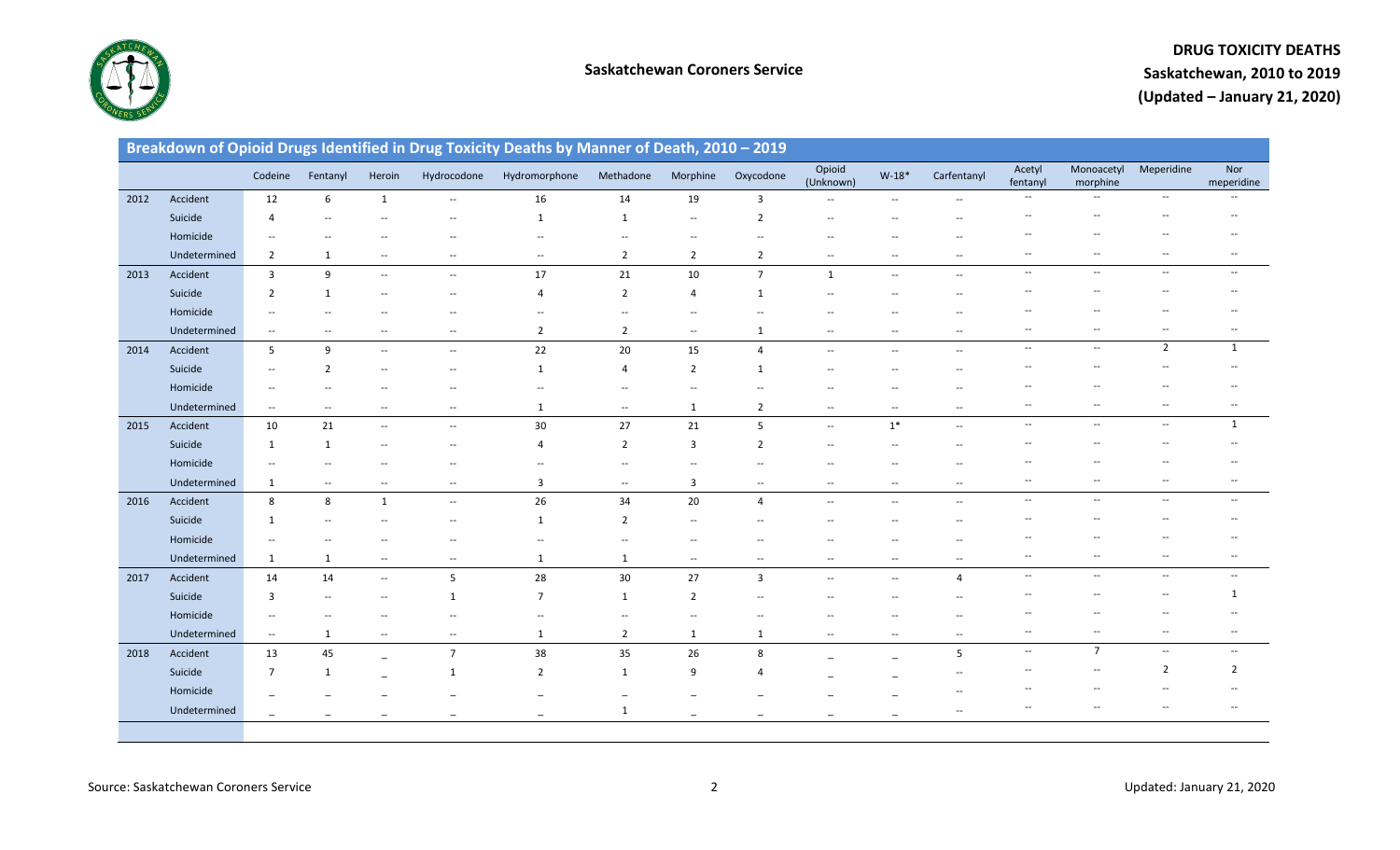

|      |              |         |          |        |             | Breakdown of Opioid Drugs Identified in Drug Toxicity Deaths by Manner of Death, 2010 - 2019 |                                       |          |           |                     |         |                                       |                    |                        |            |                          |
|------|--------------|---------|----------|--------|-------------|----------------------------------------------------------------------------------------------|---------------------------------------|----------|-----------|---------------------|---------|---------------------------------------|--------------------|------------------------|------------|--------------------------|
|      |              | Codeine | Fentanyl | Heroin | Hydrocodone | Hydromorphone                                                                                | Methadone                             | Morphine | Oxycodone | Opioid<br>(Unknown) | $W-18*$ | Carfentanyl                           | Acetyl<br>fentanyl | Monoacetyl<br>morphine | Meperidine | <b>Nor</b><br>meperidine |
| 2019 | Accident     |         |          | $- -$  |             | 28                                                                                           | 27                                    | 24       |           | $- -$               | $- -$   |                                       |                    |                        | $- -$      | $- -$                    |
|      | Suicide      |         | $- -$    | $- -$  | $- -$       |                                                                                              | $- -$                                 |          | $- -$     | $- -$               | $- -$   | $\hspace{0.05cm}$ – $\hspace{0.05cm}$ | $- -$              | $- -$                  | $- -$      | $- -$                    |
|      | Homicide     | $- -$   | $- -$    | $- -$  | $- -$       | $- -$                                                                                        | $\hspace{0.05cm}$ – $\hspace{0.05cm}$ | $- -$    | $- -$     | $- -$               | $- -$   | $\overline{\phantom{a}}$              | $- -$              | $- -$                  | $- -$      | $- -$                    |
|      | Undetermined | $- -$   | $- -$    | $- -$  | $- -$       |                                                                                              | $- -$                                 | $- -$    | $- -$     | $- -$               | $- -$   | $- -$                                 | $- -$              | $- -$                  | $- -$      | $- -$                    |

\* Illicit Drugs Containing W-18 - As part of a 2015 investigation into the combined drug toxicity death of a male, age 25, there were tablets found at the scene which were analyzed and found to contain fentanyl and W-18. G possible to quantify W-18 beneath a certain level within a person's blood. The Saskatchewan Coroners Service was unable to determine whether W-18 contributed to this individual's death. Also, based on the circumstances of the deceased ingested any of the tablets that contained the fentanyl and W-18. The individual's cause of death was combined drug toxicity involving a number of drugs including fentanyl and morphine which are reflected in t report.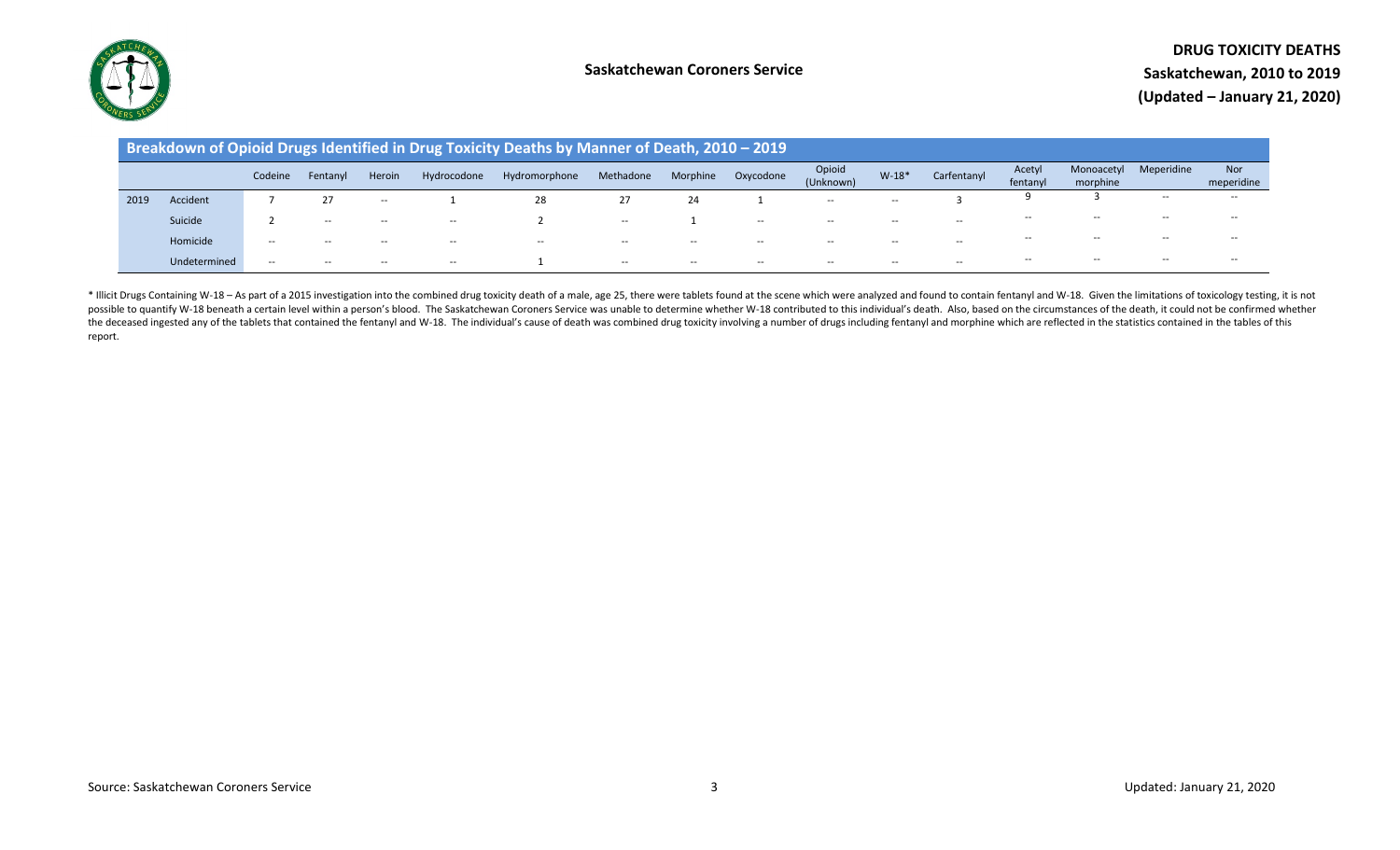

|                 | Drug Toxicity Deaths Involving Opioid Drugs by Manner of Death, Gender and Race, 2010 - 2019 |                |                |                          |                   |                          |                          |              |                |                |       |
|-----------------|----------------------------------------------------------------------------------------------|----------------|----------------|--------------------------|-------------------|--------------------------|--------------------------|--------------|----------------|----------------|-------|
|                 |                                                                                              | 2010           | 2011           | 2012                     | 2013              | 2014                     | 2015                     | 2016         | 2017*          | 2018*          | 2019* |
| <b>Accident</b> | <b>Female</b>                                                                                |                |                |                          |                   |                          |                          |              |                |                |       |
|                 | Caucasian                                                                                    | 7              | 5              | 5                        | 6                 | 6                        | 10                       | 10           | 12             | 19             | 8     |
|                 | North American Indain(status & non<br>status)                                                | 3              | $\overline{7}$ | 8                        | 9                 | 9                        | 11                       | 15           | 17             | 23             | 16    |
|                 | Asian                                                                                        |                |                |                          |                   |                          |                          |              |                |                |       |
|                 | <b>Black/African American</b>                                                                |                |                |                          |                   |                          |                          |              |                |                |       |
|                 | Hispanic or Latino                                                                           |                |                |                          |                   |                          |                          |              |                |                |       |
|                 | Inuit                                                                                        |                |                |                          |                   |                          |                          |              |                |                |       |
|                 | <b>Metis</b>                                                                                 |                |                |                          |                   |                          | 3                        | $\mathbf{1}$ |                | $\overline{2}$ |       |
|                 | <b>Other Specified Race</b>                                                                  |                |                |                          |                   |                          |                          |              |                |                |       |
|                 | Unknown                                                                                      |                | $\mathbf 1$    | $\overline{\phantom{a}}$ | 4                 | 5                        | 3                        | 5            | 3              | $\overline{2}$ | 3     |
|                 | <b>Total Female</b>                                                                          | 10             | 13             | 13                       | 19                | 20                       | 27                       | 31           | 32             | 46             | 27    |
|                 | <b>Male</b>                                                                                  |                |                |                          |                   |                          |                          |              |                |                |       |
|                 | Caucasian                                                                                    | 16             | 17             | 14                       | 16                | 18                       | 25                       | 19           | 23             | 34             | 18    |
|                 | North American Indain(status & non<br>status)                                                | 11             | 15             | 17                       | 14                | 13                       | 20                       | 15           | 18             | 14             | 19    |
|                 | Asian                                                                                        | 1              | 1              |                          |                   |                          | $\overline{\phantom{a}}$ | $\mathbf{1}$ | $\overline{a}$ | $\mathbf{1}$   |       |
|                 | <b>Black/African American</b>                                                                |                |                |                          |                   |                          | $\mathbf{1}$             | $\mathbf{1}$ |                |                |       |
|                 | Hispanic or Latino                                                                           |                |                |                          |                   |                          |                          |              |                |                |       |
|                 | Inuit                                                                                        |                |                |                          |                   |                          |                          |              |                |                |       |
|                 | <b>Metis</b>                                                                                 |                |                |                          | $\qquad \qquad -$ | $\mathbf{1}$             | $\overline{\phantom{a}}$ | 5            | $\overline{2}$ | $\mathbf{1}$   | 2     |
|                 | Other Specified Race                                                                         |                |                |                          | $\overline{a}$    | $\overline{\phantom{a}}$ | $\overline{\phantom{a}}$ | $\mathbf{1}$ | $\overline{a}$ |                |       |
|                 | Unknown                                                                                      | $\overline{2}$ | 4              | 6                        | 3                 | $\overline{7}$           | 6                        | 3            | $\mathbf{1}$   | 10             | 7     |
|                 | <b>Total Male</b>                                                                            | 30             | 37             | 37                       | 33                | 39                       | 52                       | 45           | 44             | 60             | 46    |
|                 | <b>Total Female and Male</b>                                                                 | 40             | 50             | 50                       | 52                | 59                       | 79                       | 76           | 76             | 106            | 73    |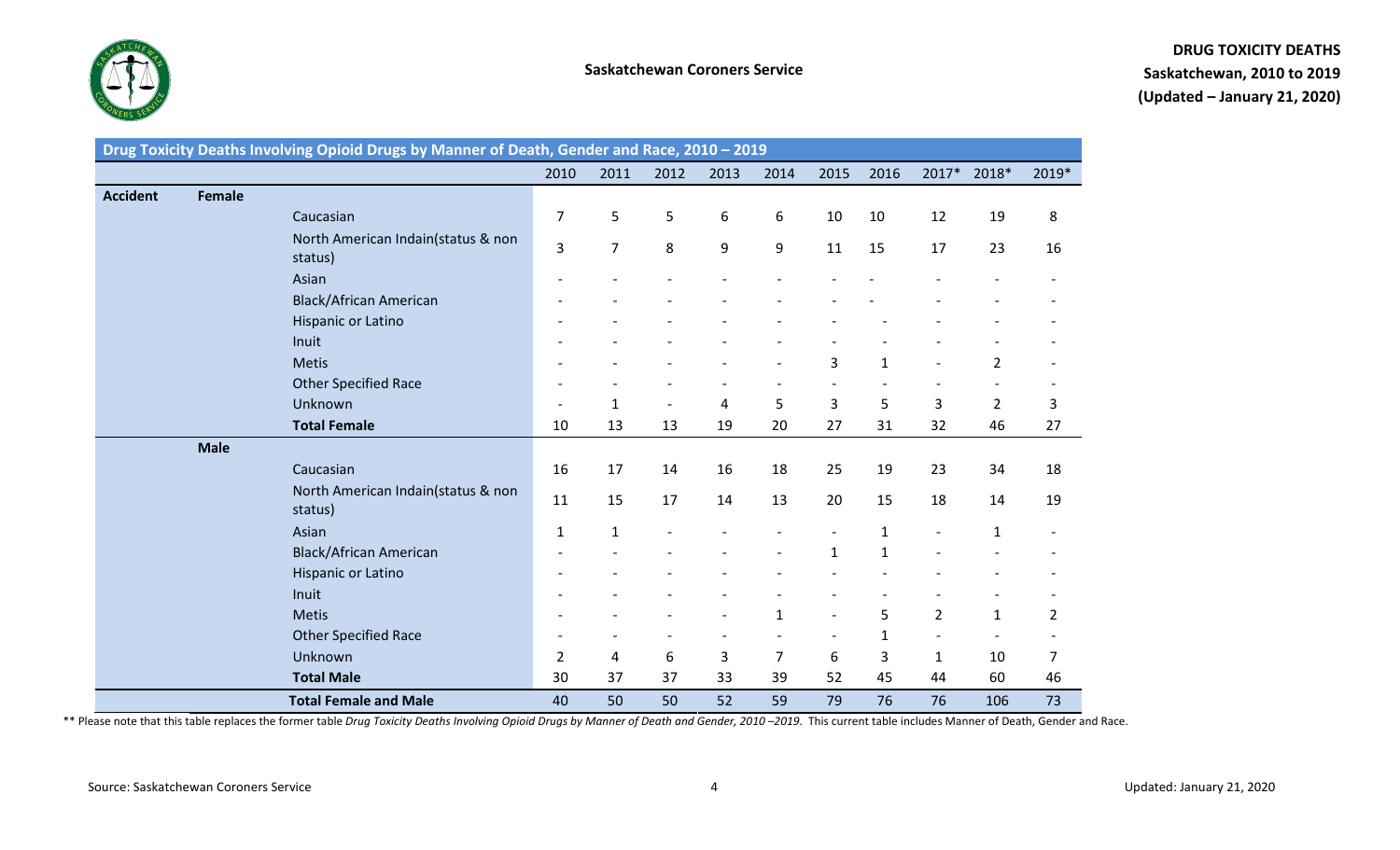

## **DRUG TOXICITY DEATHS Saskatchewan, 2010 to 2019 (Updated – January 21, 2020)**

|                |               | Drug Toxicity Deaths Involving Opioid Drugs by Manner of Death, Gender and Race, 2010 - 2019 |                |                |                          |                          |                |              |                         |                          |                |                |
|----------------|---------------|----------------------------------------------------------------------------------------------|----------------|----------------|--------------------------|--------------------------|----------------|--------------|-------------------------|--------------------------|----------------|----------------|
|                |               |                                                                                              | 2010           | 2011           | 2012                     | 2013                     | 2014           | 2015         | 2016                    | 2017*                    | 2018*          | 2019*          |
| <b>Suicide</b> | <b>Female</b> |                                                                                              |                |                |                          |                          |                |              |                         |                          |                |                |
|                |               | Caucasian                                                                                    | 3              | $\overline{2}$ | 3                        | 5                        | 4              | 3            | $\overline{2}$          | 6                        | 6              | $\overline{2}$ |
|                |               | North American Indain(status &<br>non status)                                                | $\mathbf 1$    | $\overline{2}$ | $\overline{2}$           | $\overline{\phantom{a}}$ | 3              | $\mathbf{1}$ | $\mathbf{1}$            | $\overline{\phantom{a}}$ | $\overline{2}$ | 1              |
|                |               | Asian                                                                                        |                |                |                          |                          |                |              |                         |                          |                |                |
|                |               | <b>Black/African American</b>                                                                |                |                |                          |                          |                |              |                         |                          |                |                |
|                |               | Hispanic or Latino                                                                           |                |                |                          |                          |                |              |                         |                          |                |                |
|                |               | Inuit                                                                                        |                |                |                          |                          |                |              |                         |                          |                |                |
|                |               | <b>Metis</b>                                                                                 |                |                |                          |                          |                |              |                         |                          |                |                |
|                |               | Other Specified Race                                                                         |                |                |                          |                          |                |              |                         |                          |                |                |
|                |               | Unknown                                                                                      |                |                |                          |                          |                |              |                         |                          |                |                |
|                |               | <b>Total Female</b>                                                                          | 4              | 4              | 5                        | 5                        | $\overline{7}$ | 4            | 4                       | 6                        | 8              | 3              |
|                | <b>Male</b>   |                                                                                              |                |                |                          |                          |                |              |                         |                          |                |                |
|                |               | Caucasian                                                                                    | $\mathbf{1}$   | 7              | $\mathbf{1}$             | 3                        | $\mathbf{1}$   | 4            |                         | 4                        | 4              | 3              |
|                |               | North American Indain(status &<br>non status)                                                | $\mathbf{1}$   |                | $\mathbf{1}$             | $\mathbf{1}$             |                |              |                         |                          | $\mathbf{1}$   |                |
|                |               | Asian                                                                                        |                |                |                          |                          |                |              |                         |                          |                |                |
|                |               | <b>Black/African American</b>                                                                |                |                |                          |                          |                |              |                         |                          |                |                |
|                |               | Hispanic or Latino                                                                           |                |                |                          |                          |                |              |                         |                          |                |                |
|                |               | Inuit                                                                                        |                |                |                          |                          |                |              |                         |                          |                |                |
|                |               | <b>Metis</b>                                                                                 |                |                |                          |                          |                |              |                         |                          |                |                |
|                |               | Other Specified Race                                                                         |                |                |                          |                          |                |              |                         |                          |                |                |
|                |               | Unknown                                                                                      |                | 1              | $\overline{\phantom{a}}$ | 3                        |                | 1            |                         |                          |                |                |
|                |               | <b>Total Male</b>                                                                            | $\overline{2}$ | 8              | $\overline{2}$           | $\overline{7}$           | $\mathbf{1}$   | 5            | 0                       | 4                        | 5              | 3              |
|                |               | <b>Total Female and Male</b>                                                                 | 6              | 12             | $\overline{7}$           | 12                       | 8              | 9            | $\overline{\mathbf{4}}$ | 10                       | 13             | $6\,$          |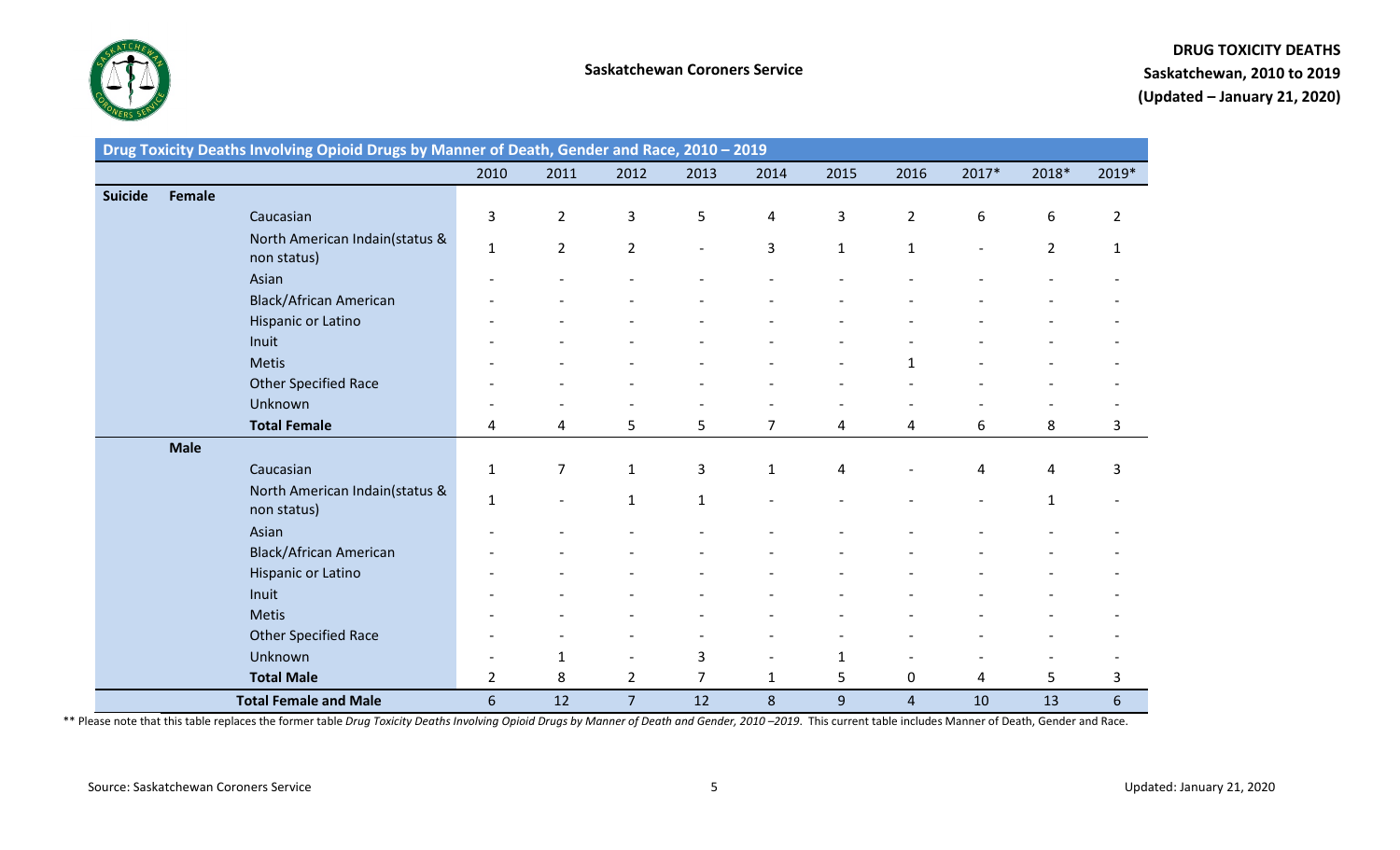

|          |               | Drug Toxicity Deaths Involving Opioid Drugs by Manner of Death, Gender and Race, 2010 - 2019 |                |             |                |              |             |              |             |              |                |             |
|----------|---------------|----------------------------------------------------------------------------------------------|----------------|-------------|----------------|--------------|-------------|--------------|-------------|--------------|----------------|-------------|
|          |               |                                                                                              | 2010           | 2011        | 2012           | 2013         | 2014        | 2015         | 2016        | 2017*        | 2018*          | 2019*       |
| Homicide | <b>Female</b> |                                                                                              |                |             |                |              |             |              |             |              |                |             |
|          |               | Caucasian                                                                                    |                |             |                |              |             |              |             |              |                |             |
|          |               | North American Indain(status &<br>non status)                                                | -              |             |                |              |             |              |             |              |                |             |
|          |               | Asian                                                                                        |                |             |                |              |             |              |             |              |                |             |
|          |               | <b>Black/African American</b>                                                                |                |             |                |              |             |              |             |              |                |             |
|          |               | Hispanic or Latino                                                                           |                |             |                |              |             |              |             |              |                |             |
|          |               | Inuit                                                                                        |                |             |                |              |             |              |             |              |                |             |
|          |               | <b>Metis</b>                                                                                 |                |             |                |              |             |              |             |              |                |             |
|          |               | Other Specified Race                                                                         |                |             |                |              |             |              |             |              |                |             |
|          |               | Unknown                                                                                      |                |             |                |              |             |              |             |              |                |             |
|          |               | <b>Total Female</b>                                                                          | 0              | 0           | 0              | 0            | $\mathbf 0$ | 0            | 0           | 0            | 0              | 0           |
|          | <b>Male</b>   |                                                                                              |                |             |                |              |             |              |             |              |                |             |
|          |               | Caucasian                                                                                    |                |             |                |              |             |              |             |              |                |             |
|          |               | North American Indain(status &<br>non status)                                                |                |             |                |              |             |              |             |              |                |             |
|          |               | Asian                                                                                        |                |             |                |              |             |              |             |              |                |             |
|          |               | <b>Black/African American</b>                                                                |                |             |                |              |             |              |             |              |                |             |
|          |               | Hispanic or Latino                                                                           |                |             |                |              |             |              |             |              |                |             |
|          |               | Inuit                                                                                        |                |             |                |              |             |              |             |              |                |             |
|          |               | <b>Metis</b>                                                                                 |                |             |                |              |             |              |             |              |                |             |
|          |               | Other Specified Race                                                                         |                |             |                |              |             |              |             |              |                |             |
|          |               | Unknown                                                                                      |                |             |                |              |             |              |             |              |                |             |
|          |               | <b>Total Male</b>                                                                            | 0              | $\mathbf 0$ | 0              | 0            | $\mathbf 0$ | 0            | 0           | 0            | 0              | 0           |
|          |               | <b>Total Female and Male</b>                                                                 | $\overline{0}$ | $\mathbf 0$ | $\overline{0}$ | $\mathbf{0}$ | $\mathbf 0$ | $\mathbf{0}$ | $\mathbf 0$ | $\mathbf{0}$ | $\overline{0}$ | $\mathbf 0$ |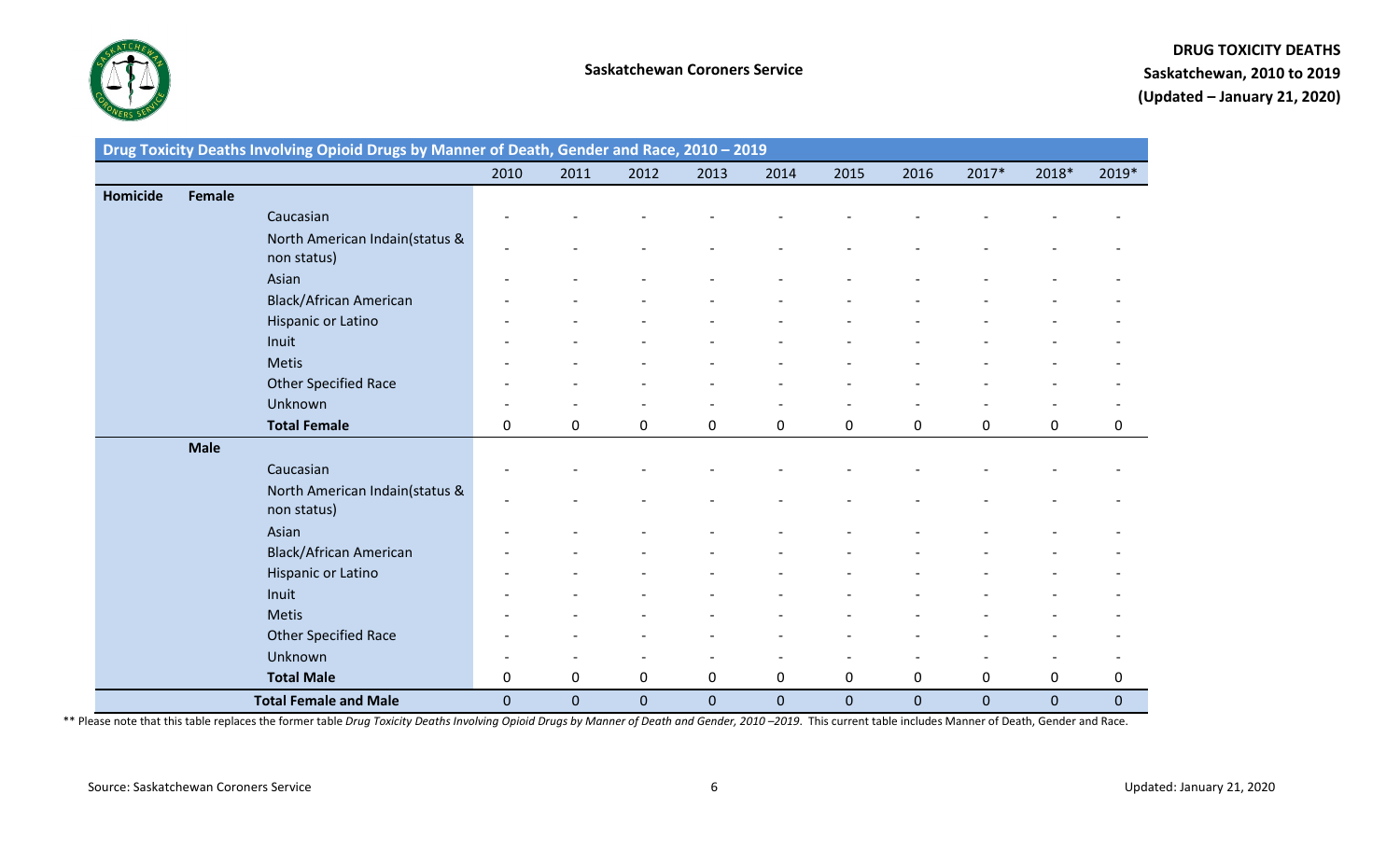

|                     |               | Drug Toxicity Deaths Involving Opioid Drugs by Manner of Death, Gender and Race, 2010 - 2019 |                |                          |                |                          |                              |                |                |                          |                |              |
|---------------------|---------------|----------------------------------------------------------------------------------------------|----------------|--------------------------|----------------|--------------------------|------------------------------|----------------|----------------|--------------------------|----------------|--------------|
|                     |               |                                                                                              | 2010           | 2011                     | 2012           | 2013                     | 2014                         | 2015           | 2016           | 2017*                    | 2018*          | 2019*        |
| <b>Undetermined</b> | <b>Female</b> |                                                                                              |                |                          |                |                          |                              |                |                |                          |                |              |
|                     |               | Caucasian                                                                                    | $\mathbf{1}$   | $\mathbf{1}$             | $\overline{2}$ | $\mathbf{1}$             | $\mathbf{1}$                 | $\mathbf{1}$   | $\overline{2}$ | $\mathbf 1$              |                |              |
|                     |               | North American Indain(status<br>& non status)                                                | $\mathbf{1}$   | $\overline{\phantom{a}}$ | $\mathbf{1}$   | $\overline{\phantom{a}}$ | $\mathbf{1}$                 |                | $\mathbf{1}$   | $\overline{\phantom{0}}$ | 1              |              |
|                     |               | Asian                                                                                        |                |                          |                |                          |                              |                |                |                          |                |              |
|                     |               | <b>Black/African American</b>                                                                |                |                          |                |                          |                              |                |                |                          |                |              |
|                     |               | Hispanic or Latino                                                                           |                |                          |                |                          |                              |                |                |                          |                |              |
|                     |               | Inuit                                                                                        |                |                          |                |                          |                              |                |                |                          |                |              |
|                     |               | <b>Metis</b>                                                                                 |                |                          |                |                          |                              |                |                |                          |                |              |
|                     |               | Other Specified Race                                                                         |                | $\overline{2}$           |                |                          |                              |                |                |                          |                |              |
|                     |               | Unknown                                                                                      |                |                          |                | $\overline{2}$           |                              |                |                | $\mathbf{1}$             |                |              |
|                     |               | <b>Total Female</b>                                                                          | $\overline{2}$ | 3                        | 3              | 3                        | $\overline{2}$               | $\mathbf{1}$   | 3              | $\overline{2}$           | 1              | 0            |
|                     | <b>Male</b>   |                                                                                              |                |                          |                |                          |                              |                |                |                          |                |              |
|                     |               | Caucasian                                                                                    | $\overline{2}$ | $\mathbf{1}$             | $\overline{2}$ | $\overline{2}$           | $\overline{\phantom{0}}$     | 3              |                | $\mathbf{1}$             |                | 1            |
|                     |               | North American Indain(status<br>& non status)                                                | $\mathbf{1}$   | $\mathbf{1}$             |                |                          | $\qquad \qquad \blacksquare$ | $\overline{2}$ |                | $\overline{\phantom{0}}$ | 1              |              |
|                     |               | Asian                                                                                        |                |                          |                |                          |                              |                |                |                          |                |              |
|                     |               | <b>Black/African American</b>                                                                |                |                          |                |                          |                              |                |                |                          |                |              |
|                     |               | Hispanic or Latino                                                                           |                |                          |                |                          |                              |                |                |                          |                |              |
|                     |               | Inuit                                                                                        |                |                          |                |                          |                              |                |                |                          |                |              |
|                     |               | <b>Metis</b>                                                                                 |                |                          |                |                          |                              |                |                |                          |                |              |
|                     |               | Other Specified Race                                                                         |                |                          |                |                          |                              |                |                |                          |                |              |
|                     |               | Unknown                                                                                      |                |                          |                |                          |                              |                |                |                          |                |              |
|                     |               | <b>Total Male</b>                                                                            | 3              | $\overline{2}$           | $\overline{2}$ | $\overline{2}$           | 0                            | 5              | $\mathbf 0$    | $\mathbf{1}$             | $\mathbf{1}$   | $\mathbf{1}$ |
|                     |               | <b>Total Female and Male</b>                                                                 | 5              | 5                        | 5              | 5                        | $\overline{2}$               | $6\phantom{1}$ | $\overline{3}$ | $\overline{3}$           | $\overline{2}$ | $\mathbf{1}$ |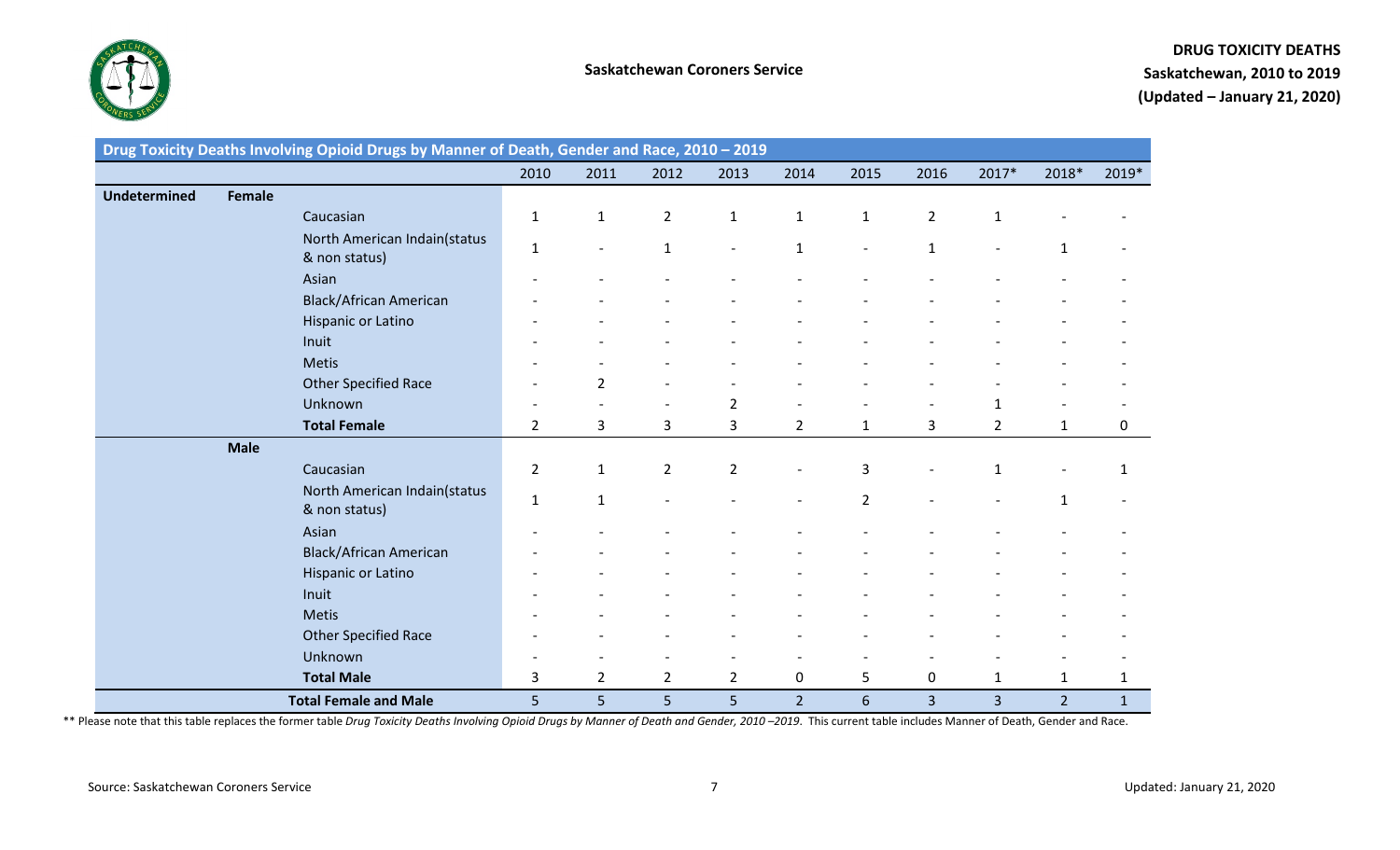

| 2010<br>2011<br>2012<br>2013<br>2014<br>2015<br>2016<br>2017<br>2018<br>2019<br>Accident<br>$0 - 9$<br>Female<br>--<br>--<br>$\overline{\phantom{a}}$<br>$\overline{\phantom{a}}$<br>$- -$<br>$\qquad \qquad -$<br>$-\hbox{--}$<br>--<br>--<br>$10 - 19$<br>$\overline{2}$<br>3<br>$\hspace{0.05cm} -\hspace{0.05cm} -\hspace{0.05cm}$<br>$- -$<br>$\overline{\phantom{a}}$<br>$- -$<br>$- -$<br>$-\!$<br>$-\!$<br>--<br>$\overline{7}$<br>$20 - 29$<br>$\overline{2}$<br>3<br>4<br>$\mathbf{1}$<br>$\overline{2}$<br>12<br>10<br>4<br>$-\!$<br>$30 - 39$<br>5<br>5<br>9<br>8<br>11<br>4<br>6<br>4<br>13<br>$\mathbf{1}$<br>8<br>$\boldsymbol{9}$<br>3<br>$40 - 49$<br>$\overline{2}$<br>5<br>5<br>6<br>3<br>6<br>10<br>13<br>6<br>$50 - 59$<br>3<br>3<br>$\overline{2}$<br>3<br>3<br>4<br>7<br>$\overline{4}$<br>$\ensuremath{\mathsf{3}}$<br>$60 - 69$<br>3<br>$\overline{2}$<br>5<br>$\mathbf{1}$<br>$\mathbf{1}$<br>$\overline{2}$<br>$\mathbf{1}$<br>--<br>$- -$<br>$70 - 79$<br>$\mathbf{1}$<br>$\mathbf{1}$<br>$-\!$ –<br>$-\!$ $\!-$<br>--<br>--<br>$\hspace{0.05cm}$ – $\hspace{0.05cm}$<br>$-\!$<br>$80 +$<br>--<br>$- -$<br>--<br>--<br>$\overline{\phantom{a}}$<br>--<br>$\overline{\phantom{a}}$<br>$0 - 9$<br>Male<br>$\mathbf{1}$<br>$\overline{\phantom{a}}$<br>$- -$<br>--<br>$\overline{\phantom{a}}$<br>--<br>$\overline{\phantom{a}}$<br>$\overline{\phantom{m}}$<br>--<br>$-$<br>$10 - 19$<br>$\mathbf{1}$<br>$\mathbf{1}$<br>$\mathbf{1}$<br>$\mathbf{1}$<br>4<br>$\overline{\phantom{a}}$<br>--<br>$-\, -$<br>9<br>$20 - 29$<br>9<br>3<br>15<br>$\overline{7}$<br>9<br>12<br>14<br>6<br>14<br>3<br>14<br>$30 - 39$<br>5<br>3<br>12<br>16<br>10<br>14<br>12<br>21<br>9<br>$40 - 49$<br>$\overline{7}$<br>10<br>13<br>11<br>11<br>11<br>10<br>14<br>4<br>9<br>5<br>11<br>$50 - 59$<br>9<br>8<br>3<br>4<br>6<br>9<br>11<br>3<br>$60 - 69$<br>$\boldsymbol{6}$<br>$\overline{2}$<br>$\mathbf{1}$<br>$\overline{2}$<br>4<br>$\mathbf{1}$<br>$\overline{\phantom{a}}$<br>$- -$<br>--<br>$70 - 79$<br>$\overline{2}$<br>$\mathbf{1}$<br>$\mathbf{1}$<br>$- -$<br>--<br>$- -$<br>--<br>--<br>$-\, -$<br>$\overline{\phantom{m}}$<br>$80 +$<br>$\hspace{0.05cm} -\hspace{0.05cm} -\hspace{0.05cm}$<br>$- -$<br>$\overline{\phantom{a}}$<br>$- -$<br>--<br>--<br>--<br>$-\!$<br>$-\!$<br>$-\,$<br>73<br>Total<br>106<br>40<br>50<br>50<br>52<br>59<br>79<br>76<br>76<br>$\mathbf{3}$<br>5<br>5<br>6<br>8<br>Suicide<br>$0 - 79$<br>6<br>Female<br>4<br>4<br>4<br>4<br>$80 +$<br>$\mathbf{1}$<br>--<br>--<br>$-$<br>--<br>$\hspace{0.05cm}$ $\hspace{0.05cm}$<br>$-$<br>--<br>$0 - 19$<br>Male<br>--<br>--<br>--<br>--<br>$-$<br>--<br>$20 - 29$<br>3<br>$\mathbf{1}$<br>$\mathbf{1}$<br>$\hspace{0.05cm} \dashrightarrow$<br>$\overline{\phantom{a}}$<br>$\overline{\phantom{a}}$<br>$-\!$<br>$\overline{\phantom{a}}$<br>$\overline{2}$<br>$30 - 39$<br>$\overline{2}$<br>4<br>$\mathbf{1}$<br>$\hspace{0.05cm} \dashrightarrow$<br>--<br>$\overline{\phantom{m}}$<br>$-\hbox{--}$<br>$\overline{\phantom{m}}$<br>$40 - 49$<br>3<br>3<br>$\overline{2}$<br>$\mathbf{1}$<br>$\overline{\phantom{a}}$<br>$\hspace{0.05cm} -\hspace{0.05cm} -\hspace{0.05cm}$<br>$\overline{\phantom{a}}$<br>--<br>$-\hbox{--}$<br>$-\!$ $\!-$<br>3<br>$50 - 80 +$<br>$\overline{2}$<br>3<br>$\overline{2}$<br>3<br>1<br>$\hspace{0.05cm} -\hspace{0.05cm} -\hspace{0.05cm}$<br>$\overline{\phantom{a}}$<br>$\overline{\phantom{a}}$<br>$- -$<br>6 <sup>1</sup><br>9<br>Total<br>$6\phantom{.}$<br>12<br>$\overline{7}$<br>12<br>8<br>10<br>13<br>$\overline{4}$<br>Homicide<br>Female $0-80+$<br>Male<br>$0 - 80 +$<br>--<br>$- -$<br>$- -$<br>$- -$<br>--<br>$- -$<br>$-\!$ $\!-$<br>$\overline{\phantom{m}}$<br>$\overline{\phantom{m}}$<br>$\qquad \qquad -$<br>Total<br>$\overline{\phantom{a}}$<br>$\rightarrow$<br>--<br>$\hspace{0.05cm} \dashrightarrow$<br>÷÷<br>÷÷<br>$\overline{\phantom{a}}$<br>$\overline{\phantom{m}}$<br>$- -$<br>Undetermined<br>Female $0-19$<br>$\mathbf{1}$<br>$\hspace{0.05cm} -\hspace{0.05cm} -\hspace{0.05cm}$<br>$\overline{\phantom{a}}$<br>$- -$<br>$\overline{\phantom{a}}$<br>$\overline{\phantom{a}}$<br>$-\hbox{--}$<br>--<br>--<br>$-\, -$<br>$\mathbf 1$<br>$20 - 29$<br>$\mathbf{1}$<br>$\mathbf{1}$<br>$\mathbf{1}$<br>--<br>--<br>$\overline{\phantom{m}}$<br>--<br>--<br>$-\!$<br>$\overline{2}$<br>$\overline{2}$<br>$\overline{2}$<br>3<br>$\overline{2}$<br>$\overline{2}$<br>$30 - 80 +$<br>$\mathbf{1}$<br>$\mathbf{1}$<br>$-\hbox{--}$<br>--<br>$\mathbf{1}$<br>$0 - 80 +$<br>3<br>$\overline{2}$<br>$\overline{2}$<br>5<br>$\mathbf{1}$<br>Male<br>$\overline{2}$<br>$\mathbf{1}$<br>$\overline{\phantom{a}}$<br>$\hspace{0.05cm} \dashrightarrow$<br>$\overline{2}$<br>$\mathbf{1}$<br>5<br>5<br>5<br>$\overline{3}$<br>5<br>$\boldsymbol{6}$<br>$\overline{3}$<br>$\overline{2}$<br>Total | Drug Toxicity Deaths Involving Opioid Drugs by Manner of Death, Gender and Age Group, 2010 - 2019 |  |    |    |    |    |    |    |    |    |     |    |
|----------------------------------------------------------------------------------------------------------------------------------------------------------------------------------------------------------------------------------------------------------------------------------------------------------------------------------------------------------------------------------------------------------------------------------------------------------------------------------------------------------------------------------------------------------------------------------------------------------------------------------------------------------------------------------------------------------------------------------------------------------------------------------------------------------------------------------------------------------------------------------------------------------------------------------------------------------------------------------------------------------------------------------------------------------------------------------------------------------------------------------------------------------------------------------------------------------------------------------------------------------------------------------------------------------------------------------------------------------------------------------------------------------------------------------------------------------------------------------------------------------------------------------------------------------------------------------------------------------------------------------------------------------------------------------------------------------------------------------------------------------------------------------------------------------------------------------------------------------------------------------------------------------------------------------------------------------------------------------------------------------------------------------------------------------------------------------------------------------------------------------------------------------------------------------------------------------------------------------------------------------------------------------------------------------------------------------------------------------------------------------------------------------------------------------------------------------------------------------------------------------------------------------------------------------------------------------------------------------------------------------------------------------------------------------------------------------------------------------------------------------------------------------------------------------------------------------------------------------------------------------------------------------------------------------------------------------------------------------------------------------------------------------------------------------------------------------------------------------------------------------------------------------------------------------------------------------------------------------------------------------------------------------------------------------------------------------------------------------------------------------------------------------------------------------------------------------------------------------------------------------------------------------------------------------------------------------------------------------------------------------------------------------------------------------------------------------------------------------------------------------------------------------------------------------------------------------------------------------------------------------------------------------------------------------------------------------------------------------------------------------------------------------------------------------------------------------------------------------------------------------------------------------------------------------------------------------------------------------------------------------------------------------------------------------------------------------------------------------------------------------------------------------------------------------------------------------------------------------------------------------------------------------------------------------------------------------------------------------------------------------------------------------------------------------------------------------------------------------------------------------------------------------------------------------------------------------------------------|---------------------------------------------------------------------------------------------------|--|----|----|----|----|----|----|----|----|-----|----|
|                                                                                                                                                                                                                                                                                                                                                                                                                                                                                                                                                                                                                                                                                                                                                                                                                                                                                                                                                                                                                                                                                                                                                                                                                                                                                                                                                                                                                                                                                                                                                                                                                                                                                                                                                                                                                                                                                                                                                                                                                                                                                                                                                                                                                                                                                                                                                                                                                                                                                                                                                                                                                                                                                                                                                                                                                                                                                                                                                                                                                                                                                                                                                                                                                                                                                                                                                                                                                                                                                                                                                                                                                                                                                                                                                                                                                                                                                                                                                                                                                                                                                                                                                                                                                                                                                                                                                                                                                                                                                                                                                                                                                                                                                                                                                                                                                                                    |                                                                                                   |  |    |    |    |    |    |    |    |    |     |    |
|                                                                                                                                                                                                                                                                                                                                                                                                                                                                                                                                                                                                                                                                                                                                                                                                                                                                                                                                                                                                                                                                                                                                                                                                                                                                                                                                                                                                                                                                                                                                                                                                                                                                                                                                                                                                                                                                                                                                                                                                                                                                                                                                                                                                                                                                                                                                                                                                                                                                                                                                                                                                                                                                                                                                                                                                                                                                                                                                                                                                                                                                                                                                                                                                                                                                                                                                                                                                                                                                                                                                                                                                                                                                                                                                                                                                                                                                                                                                                                                                                                                                                                                                                                                                                                                                                                                                                                                                                                                                                                                                                                                                                                                                                                                                                                                                                                                    |                                                                                                   |  |    |    |    |    |    |    |    |    |     |    |
|                                                                                                                                                                                                                                                                                                                                                                                                                                                                                                                                                                                                                                                                                                                                                                                                                                                                                                                                                                                                                                                                                                                                                                                                                                                                                                                                                                                                                                                                                                                                                                                                                                                                                                                                                                                                                                                                                                                                                                                                                                                                                                                                                                                                                                                                                                                                                                                                                                                                                                                                                                                                                                                                                                                                                                                                                                                                                                                                                                                                                                                                                                                                                                                                                                                                                                                                                                                                                                                                                                                                                                                                                                                                                                                                                                                                                                                                                                                                                                                                                                                                                                                                                                                                                                                                                                                                                                                                                                                                                                                                                                                                                                                                                                                                                                                                                                                    |                                                                                                   |  |    |    |    |    |    |    |    |    |     |    |
|                                                                                                                                                                                                                                                                                                                                                                                                                                                                                                                                                                                                                                                                                                                                                                                                                                                                                                                                                                                                                                                                                                                                                                                                                                                                                                                                                                                                                                                                                                                                                                                                                                                                                                                                                                                                                                                                                                                                                                                                                                                                                                                                                                                                                                                                                                                                                                                                                                                                                                                                                                                                                                                                                                                                                                                                                                                                                                                                                                                                                                                                                                                                                                                                                                                                                                                                                                                                                                                                                                                                                                                                                                                                                                                                                                                                                                                                                                                                                                                                                                                                                                                                                                                                                                                                                                                                                                                                                                                                                                                                                                                                                                                                                                                                                                                                                                                    |                                                                                                   |  |    |    |    |    |    |    |    |    |     |    |
|                                                                                                                                                                                                                                                                                                                                                                                                                                                                                                                                                                                                                                                                                                                                                                                                                                                                                                                                                                                                                                                                                                                                                                                                                                                                                                                                                                                                                                                                                                                                                                                                                                                                                                                                                                                                                                                                                                                                                                                                                                                                                                                                                                                                                                                                                                                                                                                                                                                                                                                                                                                                                                                                                                                                                                                                                                                                                                                                                                                                                                                                                                                                                                                                                                                                                                                                                                                                                                                                                                                                                                                                                                                                                                                                                                                                                                                                                                                                                                                                                                                                                                                                                                                                                                                                                                                                                                                                                                                                                                                                                                                                                                                                                                                                                                                                                                                    |                                                                                                   |  |    |    |    |    |    |    |    |    |     |    |
|                                                                                                                                                                                                                                                                                                                                                                                                                                                                                                                                                                                                                                                                                                                                                                                                                                                                                                                                                                                                                                                                                                                                                                                                                                                                                                                                                                                                                                                                                                                                                                                                                                                                                                                                                                                                                                                                                                                                                                                                                                                                                                                                                                                                                                                                                                                                                                                                                                                                                                                                                                                                                                                                                                                                                                                                                                                                                                                                                                                                                                                                                                                                                                                                                                                                                                                                                                                                                                                                                                                                                                                                                                                                                                                                                                                                                                                                                                                                                                                                                                                                                                                                                                                                                                                                                                                                                                                                                                                                                                                                                                                                                                                                                                                                                                                                                                                    |                                                                                                   |  |    |    |    |    |    |    |    |    |     |    |
|                                                                                                                                                                                                                                                                                                                                                                                                                                                                                                                                                                                                                                                                                                                                                                                                                                                                                                                                                                                                                                                                                                                                                                                                                                                                                                                                                                                                                                                                                                                                                                                                                                                                                                                                                                                                                                                                                                                                                                                                                                                                                                                                                                                                                                                                                                                                                                                                                                                                                                                                                                                                                                                                                                                                                                                                                                                                                                                                                                                                                                                                                                                                                                                                                                                                                                                                                                                                                                                                                                                                                                                                                                                                                                                                                                                                                                                                                                                                                                                                                                                                                                                                                                                                                                                                                                                                                                                                                                                                                                                                                                                                                                                                                                                                                                                                                                                    |                                                                                                   |  |    |    |    |    |    |    |    |    |     |    |
|                                                                                                                                                                                                                                                                                                                                                                                                                                                                                                                                                                                                                                                                                                                                                                                                                                                                                                                                                                                                                                                                                                                                                                                                                                                                                                                                                                                                                                                                                                                                                                                                                                                                                                                                                                                                                                                                                                                                                                                                                                                                                                                                                                                                                                                                                                                                                                                                                                                                                                                                                                                                                                                                                                                                                                                                                                                                                                                                                                                                                                                                                                                                                                                                                                                                                                                                                                                                                                                                                                                                                                                                                                                                                                                                                                                                                                                                                                                                                                                                                                                                                                                                                                                                                                                                                                                                                                                                                                                                                                                                                                                                                                                                                                                                                                                                                                                    |                                                                                                   |  |    |    |    |    |    |    |    |    |     |    |
|                                                                                                                                                                                                                                                                                                                                                                                                                                                                                                                                                                                                                                                                                                                                                                                                                                                                                                                                                                                                                                                                                                                                                                                                                                                                                                                                                                                                                                                                                                                                                                                                                                                                                                                                                                                                                                                                                                                                                                                                                                                                                                                                                                                                                                                                                                                                                                                                                                                                                                                                                                                                                                                                                                                                                                                                                                                                                                                                                                                                                                                                                                                                                                                                                                                                                                                                                                                                                                                                                                                                                                                                                                                                                                                                                                                                                                                                                                                                                                                                                                                                                                                                                                                                                                                                                                                                                                                                                                                                                                                                                                                                                                                                                                                                                                                                                                                    |                                                                                                   |  |    |    |    |    |    |    |    |    |     |    |
|                                                                                                                                                                                                                                                                                                                                                                                                                                                                                                                                                                                                                                                                                                                                                                                                                                                                                                                                                                                                                                                                                                                                                                                                                                                                                                                                                                                                                                                                                                                                                                                                                                                                                                                                                                                                                                                                                                                                                                                                                                                                                                                                                                                                                                                                                                                                                                                                                                                                                                                                                                                                                                                                                                                                                                                                                                                                                                                                                                                                                                                                                                                                                                                                                                                                                                                                                                                                                                                                                                                                                                                                                                                                                                                                                                                                                                                                                                                                                                                                                                                                                                                                                                                                                                                                                                                                                                                                                                                                                                                                                                                                                                                                                                                                                                                                                                                    |                                                                                                   |  |    |    |    |    |    |    |    |    |     |    |
|                                                                                                                                                                                                                                                                                                                                                                                                                                                                                                                                                                                                                                                                                                                                                                                                                                                                                                                                                                                                                                                                                                                                                                                                                                                                                                                                                                                                                                                                                                                                                                                                                                                                                                                                                                                                                                                                                                                                                                                                                                                                                                                                                                                                                                                                                                                                                                                                                                                                                                                                                                                                                                                                                                                                                                                                                                                                                                                                                                                                                                                                                                                                                                                                                                                                                                                                                                                                                                                                                                                                                                                                                                                                                                                                                                                                                                                                                                                                                                                                                                                                                                                                                                                                                                                                                                                                                                                                                                                                                                                                                                                                                                                                                                                                                                                                                                                    |                                                                                                   |  |    |    |    |    |    |    |    |    |     |    |
|                                                                                                                                                                                                                                                                                                                                                                                                                                                                                                                                                                                                                                                                                                                                                                                                                                                                                                                                                                                                                                                                                                                                                                                                                                                                                                                                                                                                                                                                                                                                                                                                                                                                                                                                                                                                                                                                                                                                                                                                                                                                                                                                                                                                                                                                                                                                                                                                                                                                                                                                                                                                                                                                                                                                                                                                                                                                                                                                                                                                                                                                                                                                                                                                                                                                                                                                                                                                                                                                                                                                                                                                                                                                                                                                                                                                                                                                                                                                                                                                                                                                                                                                                                                                                                                                                                                                                                                                                                                                                                                                                                                                                                                                                                                                                                                                                                                    |                                                                                                   |  |    |    |    |    |    |    |    |    |     |    |
|                                                                                                                                                                                                                                                                                                                                                                                                                                                                                                                                                                                                                                                                                                                                                                                                                                                                                                                                                                                                                                                                                                                                                                                                                                                                                                                                                                                                                                                                                                                                                                                                                                                                                                                                                                                                                                                                                                                                                                                                                                                                                                                                                                                                                                                                                                                                                                                                                                                                                                                                                                                                                                                                                                                                                                                                                                                                                                                                                                                                                                                                                                                                                                                                                                                                                                                                                                                                                                                                                                                                                                                                                                                                                                                                                                                                                                                                                                                                                                                                                                                                                                                                                                                                                                                                                                                                                                                                                                                                                                                                                                                                                                                                                                                                                                                                                                                    |                                                                                                   |  |    |    |    |    |    |    |    |    |     |    |
|                                                                                                                                                                                                                                                                                                                                                                                                                                                                                                                                                                                                                                                                                                                                                                                                                                                                                                                                                                                                                                                                                                                                                                                                                                                                                                                                                                                                                                                                                                                                                                                                                                                                                                                                                                                                                                                                                                                                                                                                                                                                                                                                                                                                                                                                                                                                                                                                                                                                                                                                                                                                                                                                                                                                                                                                                                                                                                                                                                                                                                                                                                                                                                                                                                                                                                                                                                                                                                                                                                                                                                                                                                                                                                                                                                                                                                                                                                                                                                                                                                                                                                                                                                                                                                                                                                                                                                                                                                                                                                                                                                                                                                                                                                                                                                                                                                                    |                                                                                                   |  |    |    |    |    |    |    |    |    |     |    |
|                                                                                                                                                                                                                                                                                                                                                                                                                                                                                                                                                                                                                                                                                                                                                                                                                                                                                                                                                                                                                                                                                                                                                                                                                                                                                                                                                                                                                                                                                                                                                                                                                                                                                                                                                                                                                                                                                                                                                                                                                                                                                                                                                                                                                                                                                                                                                                                                                                                                                                                                                                                                                                                                                                                                                                                                                                                                                                                                                                                                                                                                                                                                                                                                                                                                                                                                                                                                                                                                                                                                                                                                                                                                                                                                                                                                                                                                                                                                                                                                                                                                                                                                                                                                                                                                                                                                                                                                                                                                                                                                                                                                                                                                                                                                                                                                                                                    |                                                                                                   |  |    |    |    |    |    |    |    |    |     |    |
|                                                                                                                                                                                                                                                                                                                                                                                                                                                                                                                                                                                                                                                                                                                                                                                                                                                                                                                                                                                                                                                                                                                                                                                                                                                                                                                                                                                                                                                                                                                                                                                                                                                                                                                                                                                                                                                                                                                                                                                                                                                                                                                                                                                                                                                                                                                                                                                                                                                                                                                                                                                                                                                                                                                                                                                                                                                                                                                                                                                                                                                                                                                                                                                                                                                                                                                                                                                                                                                                                                                                                                                                                                                                                                                                                                                                                                                                                                                                                                                                                                                                                                                                                                                                                                                                                                                                                                                                                                                                                                                                                                                                                                                                                                                                                                                                                                                    |                                                                                                   |  |    |    |    |    |    |    |    |    |     |    |
|                                                                                                                                                                                                                                                                                                                                                                                                                                                                                                                                                                                                                                                                                                                                                                                                                                                                                                                                                                                                                                                                                                                                                                                                                                                                                                                                                                                                                                                                                                                                                                                                                                                                                                                                                                                                                                                                                                                                                                                                                                                                                                                                                                                                                                                                                                                                                                                                                                                                                                                                                                                                                                                                                                                                                                                                                                                                                                                                                                                                                                                                                                                                                                                                                                                                                                                                                                                                                                                                                                                                                                                                                                                                                                                                                                                                                                                                                                                                                                                                                                                                                                                                                                                                                                                                                                                                                                                                                                                                                                                                                                                                                                                                                                                                                                                                                                                    |                                                                                                   |  |    |    |    |    |    |    |    |    |     |    |
|                                                                                                                                                                                                                                                                                                                                                                                                                                                                                                                                                                                                                                                                                                                                                                                                                                                                                                                                                                                                                                                                                                                                                                                                                                                                                                                                                                                                                                                                                                                                                                                                                                                                                                                                                                                                                                                                                                                                                                                                                                                                                                                                                                                                                                                                                                                                                                                                                                                                                                                                                                                                                                                                                                                                                                                                                                                                                                                                                                                                                                                                                                                                                                                                                                                                                                                                                                                                                                                                                                                                                                                                                                                                                                                                                                                                                                                                                                                                                                                                                                                                                                                                                                                                                                                                                                                                                                                                                                                                                                                                                                                                                                                                                                                                                                                                                                                    |                                                                                                   |  |    |    |    |    |    |    |    |    |     |    |
|                                                                                                                                                                                                                                                                                                                                                                                                                                                                                                                                                                                                                                                                                                                                                                                                                                                                                                                                                                                                                                                                                                                                                                                                                                                                                                                                                                                                                                                                                                                                                                                                                                                                                                                                                                                                                                                                                                                                                                                                                                                                                                                                                                                                                                                                                                                                                                                                                                                                                                                                                                                                                                                                                                                                                                                                                                                                                                                                                                                                                                                                                                                                                                                                                                                                                                                                                                                                                                                                                                                                                                                                                                                                                                                                                                                                                                                                                                                                                                                                                                                                                                                                                                                                                                                                                                                                                                                                                                                                                                                                                                                                                                                                                                                                                                                                                                                    |                                                                                                   |  |    |    |    |    |    |    |    |    |     |    |
|                                                                                                                                                                                                                                                                                                                                                                                                                                                                                                                                                                                                                                                                                                                                                                                                                                                                                                                                                                                                                                                                                                                                                                                                                                                                                                                                                                                                                                                                                                                                                                                                                                                                                                                                                                                                                                                                                                                                                                                                                                                                                                                                                                                                                                                                                                                                                                                                                                                                                                                                                                                                                                                                                                                                                                                                                                                                                                                                                                                                                                                                                                                                                                                                                                                                                                                                                                                                                                                                                                                                                                                                                                                                                                                                                                                                                                                                                                                                                                                                                                                                                                                                                                                                                                                                                                                                                                                                                                                                                                                                                                                                                                                                                                                                                                                                                                                    |                                                                                                   |  |    |    |    |    |    |    |    |    |     |    |
|                                                                                                                                                                                                                                                                                                                                                                                                                                                                                                                                                                                                                                                                                                                                                                                                                                                                                                                                                                                                                                                                                                                                                                                                                                                                                                                                                                                                                                                                                                                                                                                                                                                                                                                                                                                                                                                                                                                                                                                                                                                                                                                                                                                                                                                                                                                                                                                                                                                                                                                                                                                                                                                                                                                                                                                                                                                                                                                                                                                                                                                                                                                                                                                                                                                                                                                                                                                                                                                                                                                                                                                                                                                                                                                                                                                                                                                                                                                                                                                                                                                                                                                                                                                                                                                                                                                                                                                                                                                                                                                                                                                                                                                                                                                                                                                                                                                    |                                                                                                   |  |    |    |    |    |    |    |    |    |     |    |
|                                                                                                                                                                                                                                                                                                                                                                                                                                                                                                                                                                                                                                                                                                                                                                                                                                                                                                                                                                                                                                                                                                                                                                                                                                                                                                                                                                                                                                                                                                                                                                                                                                                                                                                                                                                                                                                                                                                                                                                                                                                                                                                                                                                                                                                                                                                                                                                                                                                                                                                                                                                                                                                                                                                                                                                                                                                                                                                                                                                                                                                                                                                                                                                                                                                                                                                                                                                                                                                                                                                                                                                                                                                                                                                                                                                                                                                                                                                                                                                                                                                                                                                                                                                                                                                                                                                                                                                                                                                                                                                                                                                                                                                                                                                                                                                                                                                    |                                                                                                   |  |    |    |    |    |    |    |    |    |     |    |
|                                                                                                                                                                                                                                                                                                                                                                                                                                                                                                                                                                                                                                                                                                                                                                                                                                                                                                                                                                                                                                                                                                                                                                                                                                                                                                                                                                                                                                                                                                                                                                                                                                                                                                                                                                                                                                                                                                                                                                                                                                                                                                                                                                                                                                                                                                                                                                                                                                                                                                                                                                                                                                                                                                                                                                                                                                                                                                                                                                                                                                                                                                                                                                                                                                                                                                                                                                                                                                                                                                                                                                                                                                                                                                                                                                                                                                                                                                                                                                                                                                                                                                                                                                                                                                                                                                                                                                                                                                                                                                                                                                                                                                                                                                                                                                                                                                                    |                                                                                                   |  |    |    |    |    |    |    |    |    |     |    |
|                                                                                                                                                                                                                                                                                                                                                                                                                                                                                                                                                                                                                                                                                                                                                                                                                                                                                                                                                                                                                                                                                                                                                                                                                                                                                                                                                                                                                                                                                                                                                                                                                                                                                                                                                                                                                                                                                                                                                                                                                                                                                                                                                                                                                                                                                                                                                                                                                                                                                                                                                                                                                                                                                                                                                                                                                                                                                                                                                                                                                                                                                                                                                                                                                                                                                                                                                                                                                                                                                                                                                                                                                                                                                                                                                                                                                                                                                                                                                                                                                                                                                                                                                                                                                                                                                                                                                                                                                                                                                                                                                                                                                                                                                                                                                                                                                                                    |                                                                                                   |  |    |    |    |    |    |    |    |    |     |    |
|                                                                                                                                                                                                                                                                                                                                                                                                                                                                                                                                                                                                                                                                                                                                                                                                                                                                                                                                                                                                                                                                                                                                                                                                                                                                                                                                                                                                                                                                                                                                                                                                                                                                                                                                                                                                                                                                                                                                                                                                                                                                                                                                                                                                                                                                                                                                                                                                                                                                                                                                                                                                                                                                                                                                                                                                                                                                                                                                                                                                                                                                                                                                                                                                                                                                                                                                                                                                                                                                                                                                                                                                                                                                                                                                                                                                                                                                                                                                                                                                                                                                                                                                                                                                                                                                                                                                                                                                                                                                                                                                                                                                                                                                                                                                                                                                                                                    |                                                                                                   |  |    |    |    |    |    |    |    |    |     |    |
|                                                                                                                                                                                                                                                                                                                                                                                                                                                                                                                                                                                                                                                                                                                                                                                                                                                                                                                                                                                                                                                                                                                                                                                                                                                                                                                                                                                                                                                                                                                                                                                                                                                                                                                                                                                                                                                                                                                                                                                                                                                                                                                                                                                                                                                                                                                                                                                                                                                                                                                                                                                                                                                                                                                                                                                                                                                                                                                                                                                                                                                                                                                                                                                                                                                                                                                                                                                                                                                                                                                                                                                                                                                                                                                                                                                                                                                                                                                                                                                                                                                                                                                                                                                                                                                                                                                                                                                                                                                                                                                                                                                                                                                                                                                                                                                                                                                    |                                                                                                   |  |    |    |    |    |    |    |    |    |     |    |
|                                                                                                                                                                                                                                                                                                                                                                                                                                                                                                                                                                                                                                                                                                                                                                                                                                                                                                                                                                                                                                                                                                                                                                                                                                                                                                                                                                                                                                                                                                                                                                                                                                                                                                                                                                                                                                                                                                                                                                                                                                                                                                                                                                                                                                                                                                                                                                                                                                                                                                                                                                                                                                                                                                                                                                                                                                                                                                                                                                                                                                                                                                                                                                                                                                                                                                                                                                                                                                                                                                                                                                                                                                                                                                                                                                                                                                                                                                                                                                                                                                                                                                                                                                                                                                                                                                                                                                                                                                                                                                                                                                                                                                                                                                                                                                                                                                                    |                                                                                                   |  |    |    |    |    |    |    |    |    |     |    |
|                                                                                                                                                                                                                                                                                                                                                                                                                                                                                                                                                                                                                                                                                                                                                                                                                                                                                                                                                                                                                                                                                                                                                                                                                                                                                                                                                                                                                                                                                                                                                                                                                                                                                                                                                                                                                                                                                                                                                                                                                                                                                                                                                                                                                                                                                                                                                                                                                                                                                                                                                                                                                                                                                                                                                                                                                                                                                                                                                                                                                                                                                                                                                                                                                                                                                                                                                                                                                                                                                                                                                                                                                                                                                                                                                                                                                                                                                                                                                                                                                                                                                                                                                                                                                                                                                                                                                                                                                                                                                                                                                                                                                                                                                                                                                                                                                                                    |                                                                                                   |  |    |    |    |    |    |    |    |    |     |    |
|                                                                                                                                                                                                                                                                                                                                                                                                                                                                                                                                                                                                                                                                                                                                                                                                                                                                                                                                                                                                                                                                                                                                                                                                                                                                                                                                                                                                                                                                                                                                                                                                                                                                                                                                                                                                                                                                                                                                                                                                                                                                                                                                                                                                                                                                                                                                                                                                                                                                                                                                                                                                                                                                                                                                                                                                                                                                                                                                                                                                                                                                                                                                                                                                                                                                                                                                                                                                                                                                                                                                                                                                                                                                                                                                                                                                                                                                                                                                                                                                                                                                                                                                                                                                                                                                                                                                                                                                                                                                                                                                                                                                                                                                                                                                                                                                                                                    |                                                                                                   |  |    |    |    |    |    |    |    |    |     |    |
|                                                                                                                                                                                                                                                                                                                                                                                                                                                                                                                                                                                                                                                                                                                                                                                                                                                                                                                                                                                                                                                                                                                                                                                                                                                                                                                                                                                                                                                                                                                                                                                                                                                                                                                                                                                                                                                                                                                                                                                                                                                                                                                                                                                                                                                                                                                                                                                                                                                                                                                                                                                                                                                                                                                                                                                                                                                                                                                                                                                                                                                                                                                                                                                                                                                                                                                                                                                                                                                                                                                                                                                                                                                                                                                                                                                                                                                                                                                                                                                                                                                                                                                                                                                                                                                                                                                                                                                                                                                                                                                                                                                                                                                                                                                                                                                                                                                    |                                                                                                   |  |    |    |    |    |    |    |    |    |     |    |
|                                                                                                                                                                                                                                                                                                                                                                                                                                                                                                                                                                                                                                                                                                                                                                                                                                                                                                                                                                                                                                                                                                                                                                                                                                                                                                                                                                                                                                                                                                                                                                                                                                                                                                                                                                                                                                                                                                                                                                                                                                                                                                                                                                                                                                                                                                                                                                                                                                                                                                                                                                                                                                                                                                                                                                                                                                                                                                                                                                                                                                                                                                                                                                                                                                                                                                                                                                                                                                                                                                                                                                                                                                                                                                                                                                                                                                                                                                                                                                                                                                                                                                                                                                                                                                                                                                                                                                                                                                                                                                                                                                                                                                                                                                                                                                                                                                                    |                                                                                                   |  |    |    |    |    |    |    |    |    |     |    |
|                                                                                                                                                                                                                                                                                                                                                                                                                                                                                                                                                                                                                                                                                                                                                                                                                                                                                                                                                                                                                                                                                                                                                                                                                                                                                                                                                                                                                                                                                                                                                                                                                                                                                                                                                                                                                                                                                                                                                                                                                                                                                                                                                                                                                                                                                                                                                                                                                                                                                                                                                                                                                                                                                                                                                                                                                                                                                                                                                                                                                                                                                                                                                                                                                                                                                                                                                                                                                                                                                                                                                                                                                                                                                                                                                                                                                                                                                                                                                                                                                                                                                                                                                                                                                                                                                                                                                                                                                                                                                                                                                                                                                                                                                                                                                                                                                                                    |                                                                                                   |  |    |    |    |    |    |    |    |    |     |    |
|                                                                                                                                                                                                                                                                                                                                                                                                                                                                                                                                                                                                                                                                                                                                                                                                                                                                                                                                                                                                                                                                                                                                                                                                                                                                                                                                                                                                                                                                                                                                                                                                                                                                                                                                                                                                                                                                                                                                                                                                                                                                                                                                                                                                                                                                                                                                                                                                                                                                                                                                                                                                                                                                                                                                                                                                                                                                                                                                                                                                                                                                                                                                                                                                                                                                                                                                                                                                                                                                                                                                                                                                                                                                                                                                                                                                                                                                                                                                                                                                                                                                                                                                                                                                                                                                                                                                                                                                                                                                                                                                                                                                                                                                                                                                                                                                                                                    |                                                                                                   |  |    |    |    |    |    |    |    |    |     |    |
|                                                                                                                                                                                                                                                                                                                                                                                                                                                                                                                                                                                                                                                                                                                                                                                                                                                                                                                                                                                                                                                                                                                                                                                                                                                                                                                                                                                                                                                                                                                                                                                                                                                                                                                                                                                                                                                                                                                                                                                                                                                                                                                                                                                                                                                                                                                                                                                                                                                                                                                                                                                                                                                                                                                                                                                                                                                                                                                                                                                                                                                                                                                                                                                                                                                                                                                                                                                                                                                                                                                                                                                                                                                                                                                                                                                                                                                                                                                                                                                                                                                                                                                                                                                                                                                                                                                                                                                                                                                                                                                                                                                                                                                                                                                                                                                                                                                    |                                                                                                   |  |    |    |    |    |    |    |    |    |     |    |
|                                                                                                                                                                                                                                                                                                                                                                                                                                                                                                                                                                                                                                                                                                                                                                                                                                                                                                                                                                                                                                                                                                                                                                                                                                                                                                                                                                                                                                                                                                                                                                                                                                                                                                                                                                                                                                                                                                                                                                                                                                                                                                                                                                                                                                                                                                                                                                                                                                                                                                                                                                                                                                                                                                                                                                                                                                                                                                                                                                                                                                                                                                                                                                                                                                                                                                                                                                                                                                                                                                                                                                                                                                                                                                                                                                                                                                                                                                                                                                                                                                                                                                                                                                                                                                                                                                                                                                                                                                                                                                                                                                                                                                                                                                                                                                                                                                                    |                                                                                                   |  |    |    |    |    |    |    |    |    |     |    |
|                                                                                                                                                                                                                                                                                                                                                                                                                                                                                                                                                                                                                                                                                                                                                                                                                                                                                                                                                                                                                                                                                                                                                                                                                                                                                                                                                                                                                                                                                                                                                                                                                                                                                                                                                                                                                                                                                                                                                                                                                                                                                                                                                                                                                                                                                                                                                                                                                                                                                                                                                                                                                                                                                                                                                                                                                                                                                                                                                                                                                                                                                                                                                                                                                                                                                                                                                                                                                                                                                                                                                                                                                                                                                                                                                                                                                                                                                                                                                                                                                                                                                                                                                                                                                                                                                                                                                                                                                                                                                                                                                                                                                                                                                                                                                                                                                                                    |                                                                                                   |  |    |    |    |    |    |    |    |    |     |    |
|                                                                                                                                                                                                                                                                                                                                                                                                                                                                                                                                                                                                                                                                                                                                                                                                                                                                                                                                                                                                                                                                                                                                                                                                                                                                                                                                                                                                                                                                                                                                                                                                                                                                                                                                                                                                                                                                                                                                                                                                                                                                                                                                                                                                                                                                                                                                                                                                                                                                                                                                                                                                                                                                                                                                                                                                                                                                                                                                                                                                                                                                                                                                                                                                                                                                                                                                                                                                                                                                                                                                                                                                                                                                                                                                                                                                                                                                                                                                                                                                                                                                                                                                                                                                                                                                                                                                                                                                                                                                                                                                                                                                                                                                                                                                                                                                                                                    | Total                                                                                             |  | 51 | 54 | 62 | 69 | 69 | 94 | 83 | 89 | 121 | 80 |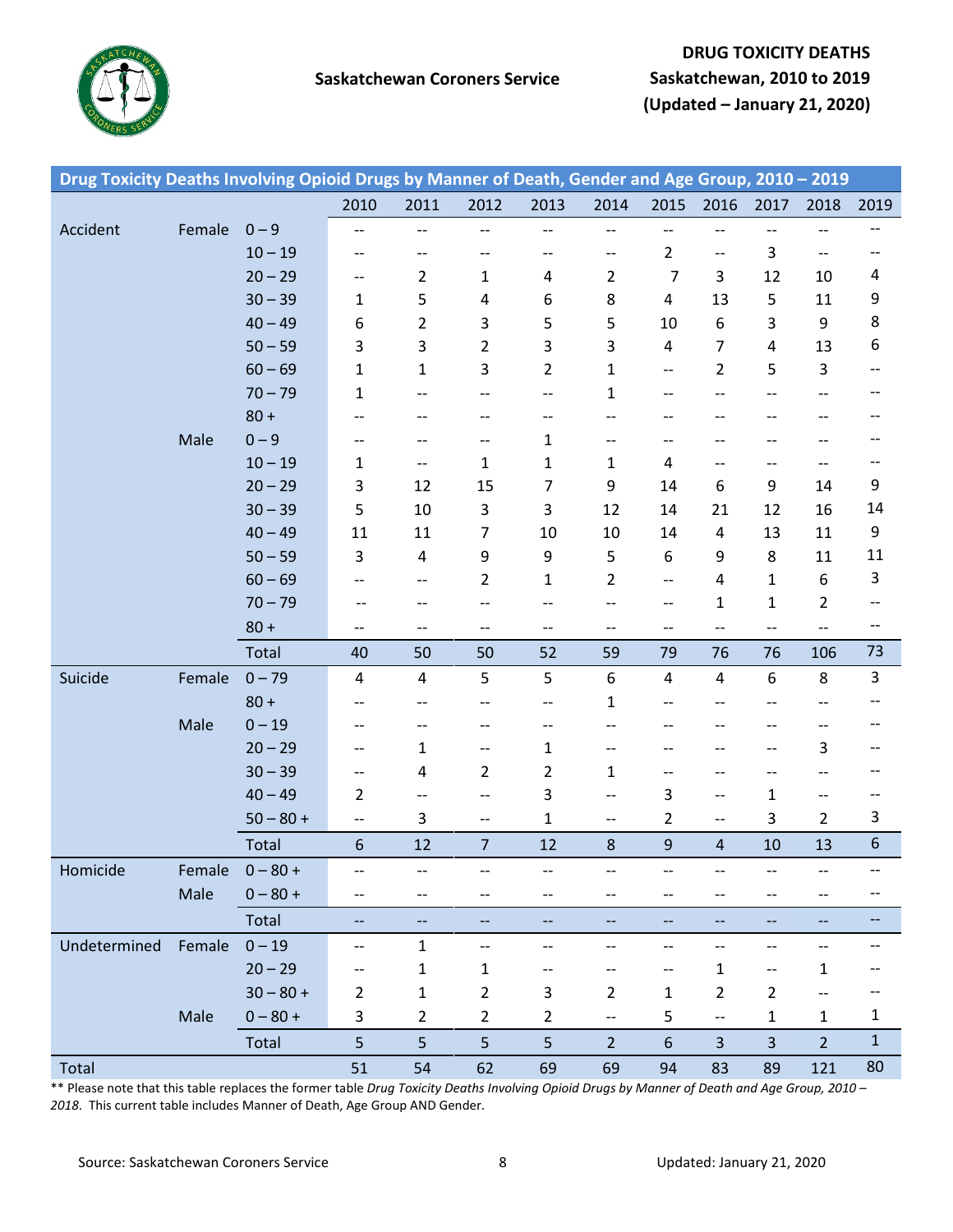

| Drug Toxicity Deaths Involving Fentanyl by Manner of Death, Gender and Age Group, 2010 - 2019 |        |             |                                       |                          |                                       |                          |                          |                          |                          |                          |                                                     |                                       |
|-----------------------------------------------------------------------------------------------|--------|-------------|---------------------------------------|--------------------------|---------------------------------------|--------------------------|--------------------------|--------------------------|--------------------------|--------------------------|-----------------------------------------------------|---------------------------------------|
|                                                                                               |        |             | 2010                                  | 2011                     | 2012                                  | 2013                     | 2014                     | 2015                     | 2016                     | 2017                     | 2018                                                | 2019                                  |
| Accident                                                                                      | Female | $0 - 9$     | --                                    | $\overline{\phantom{a}}$ | --                                    | $\overline{\phantom{a}}$ | $\overline{\phantom{a}}$ | --                       | $\overline{\phantom{a}}$ | $\overline{\phantom{a}}$ | $-\!$ –                                             | --                                    |
|                                                                                               |        | $10 - 19$   | --                                    | $ \!-$                   | --                                    | --                       | --                       | --                       | --                       | $\overline{2}$           | --                                                  | --                                    |
|                                                                                               |        | $20 - 29$   | $-\!$ $\!-$                           | $\mathbf{1}$             | $-\hbox{--}$                          | 1                        | $- -$                    | 3                        | $\overline{\phantom{m}}$ | $\overline{2}$           | $\overline{2}$                                      | 4                                     |
|                                                                                               |        | $30 - 39$   | --                                    | $-$                      | $-$                                   | $\mathbf{1}$             | $\mathbf{1}$             | --                       | $\mathbf{1}$             | $\overline{\phantom{a}}$ | $\overline{7}$                                      | $\mathbf{1}$                          |
|                                                                                               |        | $40 - 49$   | $-\!$ $\!-$                           | --                       | --                                    | --                       | $- -$                    | $\mathbf{1}$             | $\qquad \qquad -$        | $\overline{\phantom{a}}$ | $\overline{2}$                                      | $\overline{2}$                        |
|                                                                                               |        | $50 - 59$   | 1                                     |                          |                                       | --                       | --                       | --                       | --                       | $\mathbf{1}$             | $\overline{2}$                                      | $\overline{2}$                        |
|                                                                                               |        | $60 - 69$   | $-\!$ $\!-$                           | --                       | --                                    | --                       | --                       | --                       | --                       | $\mathbf 1$              | $\overline{\phantom{a}}$                            | --                                    |
|                                                                                               |        | $70 - 79$   | --                                    | $\overline{\phantom{a}}$ | --                                    | --                       | --                       | --                       |                          | --                       | $- -$                                               | --                                    |
|                                                                                               |        | $80 +$      | --                                    | $-$                      | --                                    | --                       | --                       | --                       | --                       | --                       | $- -$                                               | --                                    |
|                                                                                               | Male   | $0 - 9$     |                                       |                          | --                                    | --                       | --                       | --                       |                          | --                       | $-\!$ $\!-$                                         | --                                    |
|                                                                                               |        | $10 - 19$   | --                                    | $\overline{\phantom{a}}$ | --                                    | --                       | $\mathbf{1}$             | $\overline{2}$           | --                       | $\overline{\phantom{a}}$ | $-\!$ –                                             | --                                    |
|                                                                                               |        | $20 - 29$   | $-\!$ $\!-$                           | $\mathbf{1}$             | 4                                     | 5                        | 3                        | 8                        | $\mathbf{1}$             | 3                        | 10                                                  | 4                                     |
|                                                                                               |        | $30 - 39$   | --                                    | $ \!-$                   | $-\hbox{--}$                          | $\mathbf{1}$             | 3                        | 3                        | 5                        | $\overline{2}$           | 12                                                  | 10                                    |
|                                                                                               |        | $40 - 49$   | --                                    | --                       | 1                                     | 1                        | $\mathbf{1}$             | 4                        | $\overline{\phantom{m}}$ | $\overline{2}$           | 5                                                   | $\overline{2}$                        |
|                                                                                               |        | $50 - 59$   | --                                    | --                       | $\mathbf{1}$                          | --                       | --                       | $-\!$ –                  | $\qquad \qquad -$        | $\mathbf{1}$             | 3                                                   | $\overline{2}$                        |
|                                                                                               |        | $60 - 69$   | --                                    | --                       | $-$                                   | --                       | --                       | --                       | $\mathbf{1}$             | $\overline{\phantom{a}}$ | $-\!$ –                                             | --                                    |
|                                                                                               |        | $70 - 79$   | $\mathbf{1}$                          | $\overline{\phantom{a}}$ | --                                    | --                       | --                       | --                       | --                       | $\overline{\phantom{a}}$ | $\mathbf{1}$                                        | $-\!$                                 |
|                                                                                               |        | $80 +$      | $-\!$                                 | $\overline{\phantom{a}}$ | --                                    | --                       | --                       | --                       | --                       | $\overline{\phantom{a}}$ | $\overline{\phantom{a}}$                            | --                                    |
|                                                                                               |        | Total       | $\overline{2}$                        | $\overline{2}$           | 6                                     | $\boldsymbol{9}$         | $9\,$                    | 21                       | $\bf 8$                  | 14                       | 44                                                  | 27                                    |
| Suicide                                                                                       | Female | $0 - 79$    | $-\!$                                 | $-\hbox{--}$             | --                                    | $-\hbox{--}$             | $\overline{\phantom{a}}$ | --                       | $-$                      | $\overline{\phantom{a}}$ | $-\!$ –                                             | $-\,$ $-$                             |
|                                                                                               |        | $80 +$      | --                                    | --                       | --                                    | --                       | $\mathbf{1}$             | --                       |                          | --                       | $- -$                                               | --                                    |
|                                                                                               | Male   | $0 - 19$    | --                                    | --                       | --                                    | --                       | $-$                      | --                       | --                       | --                       | $- -$                                               | $-\!$                                 |
|                                                                                               |        | $20 - 29$   | --                                    | $ \!-$                   | $- -$                                 | $\mathbf{1}$             | $-$                      | --                       |                          | $\overline{\phantom{a}}$ | $\mathbf{1}$                                        | $\hspace{0.05cm}$ – $\hspace{0.05cm}$ |
|                                                                                               |        | $30 - 39$   | --                                    | --                       | --                                    | --                       | 1                        | --                       | --                       | --                       | $- -$                                               | --                                    |
|                                                                                               |        | $40 - 49$   |                                       |                          | --                                    | --                       | --                       | $\mathbf{1}$             |                          | --                       | $-\!$ $\!-$                                         |                                       |
|                                                                                               |        | $50 - 80 +$ | $\hspace{0.05cm}$ – $\hspace{0.05cm}$ | $\overline{\phantom{m}}$ | $\hspace{0.05cm}$ – $\hspace{0.05cm}$ | $-\hbox{--}$             | $-\!$ –                  | $\overline{\phantom{a}}$ | $-\, -$                  | --                       | $\hspace{0.05cm} -\hspace{0.05cm} -\hspace{0.05cm}$ | $\hspace{0.05cm} \dashrightarrow$     |
|                                                                                               |        | Total       | $- -$                                 | $-\hbox{--}$             | --                                    | $\mathbf{1}$             | $\overline{2}$           | $\mathbf 1$              | $\overline{\phantom{a}}$ | $\overline{\phantom{a}}$ | $\mathbf{1}$                                        | $\hspace{0.05cm}$ – $\hspace{0.05cm}$ |
| Homicide                                                                                      | Female | $0 - 80 +$  | --                                    | $\overline{\phantom{a}}$ | --                                    | --                       | --                       |                          |                          | --                       |                                                     |                                       |
|                                                                                               | Male   | $0 - 80 +$  | $\hspace{0.05cm}$ – $\hspace{0.05cm}$ | --                       | --                                    | --                       | --                       | --                       | --                       | --                       | $- -$                                               | --                                    |
|                                                                                               |        | Total       | --                                    | $\overline{\phantom{a}}$ | --                                    | --                       | --                       | --                       | --                       | --                       | $- -$                                               | $\overline{\phantom{a}}$              |
| Undetermined                                                                                  | Female | $0 - 19$    | --                                    | $\qquad \qquad -$        | --                                    | --                       | --                       | --                       | --                       | $\overline{\phantom{a}}$ | --                                                  | --                                    |
|                                                                                               |        | $20 - 29$   | --                                    | 1                        | 1                                     | --                       | --                       | --                       | $\mathbf{1}$             | --                       | --                                                  |                                       |
|                                                                                               |        | $30 - 80 +$ | --                                    | --                       | --                                    |                          | --                       |                          |                          | $\mathbf{1}$             | --                                                  |                                       |
|                                                                                               | Male   | $0 - 80 +$  | --                                    | --                       | --                                    | --                       | --                       | --                       | --                       | $\overline{\phantom{a}}$ | $- -$                                               | $\overline{\phantom{a}}$              |
|                                                                                               |        | Total       | --                                    | $\mathbf{1}$             | $\mathbf 1$                           | $\overline{\phantom{a}}$ | -−                       | -−                       | $\mathbf 1$              | $\mathbf 1$              | 4                                                   | $-$                                   |
| Total                                                                                         |        |             | $\overline{2}$                        | $\mathbf{3}$             | $7\overline{ }$                       | $10\,$                   | 11                       | 22                       | $\boldsymbol{9}$         | 15                       | 45                                                  | 27                                    |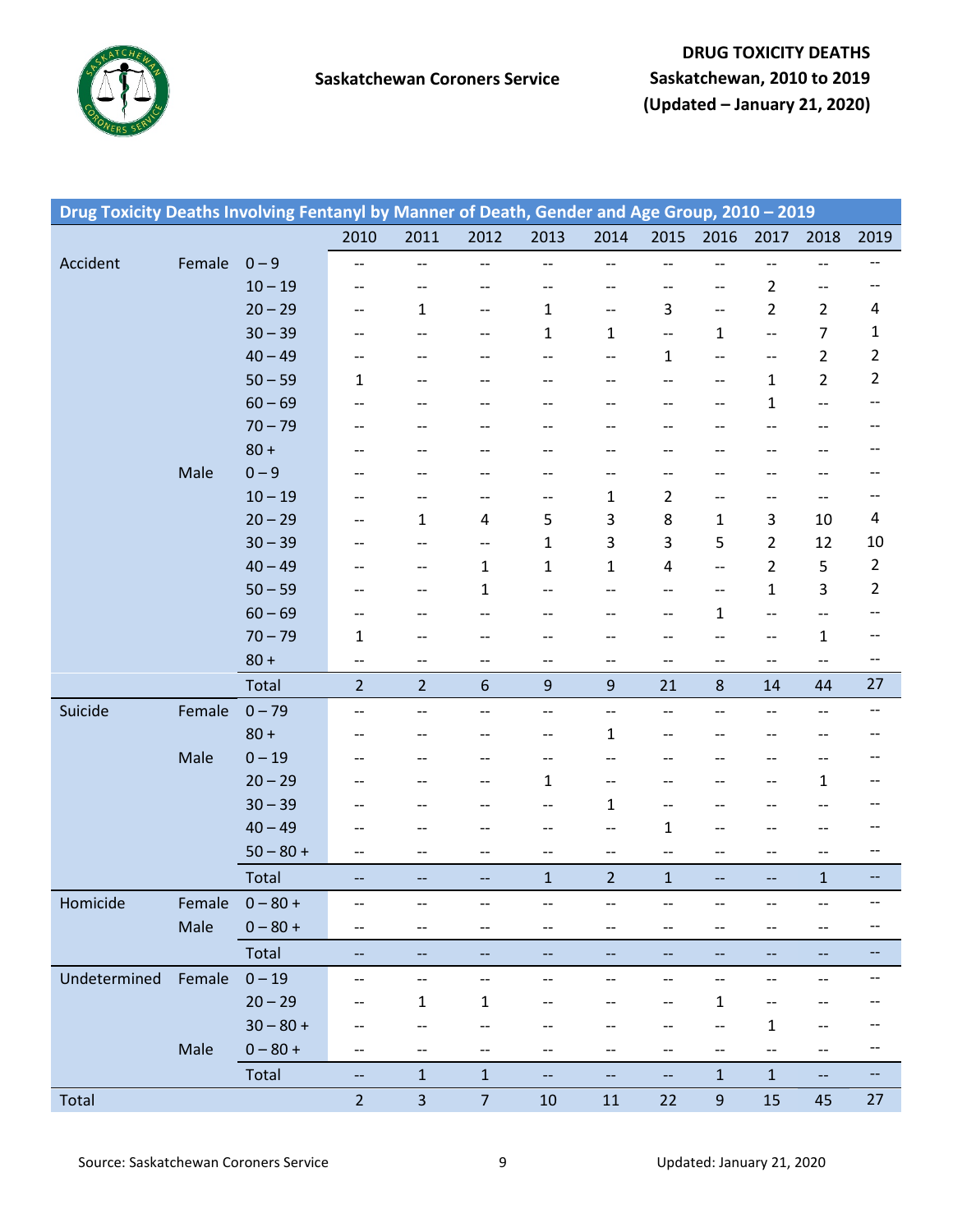

## **Confirmed Drug Toxicity Deaths Involving Fentanyl (F), Carfentanyl (C) and Acetylfentanyl (A) by Place of Death, 2013 – 2019**

|                      | 2013                     | 2014                     | 2015                     | 2016         | 2017                     |                          | 2018                                  |                          |                                   | 2019                    |     |
|----------------------|--------------------------|--------------------------|--------------------------|--------------|--------------------------|--------------------------|---------------------------------------|--------------------------|-----------------------------------|-------------------------|-----|
|                      |                          |                          |                          |              | F                        | $\mathsf{C}$             | F                                     | $\mathsf{C}$             | F                                 | $\mathsf{C}$            | A   |
| Saskatoon            | 6                        | $\overline{4}$           | 12                       | $\mathbf 1$  | 9                        | $\mathbf{1}$             | 12                                    | $\overline{2}$           | 9                                 | $\overline{2}$          | 4   |
| Regina               | $\overline{2}$           | 3                        | $\overline{\phantom{a}}$ | 5            | $\overline{4}$           | 3                        | 22                                    | $\overline{2}$           | 15                                | $\mathbf{1}$            | 4   |
| Assiniboia           | $-$                      | $-$                      | $-$                      | $-$          | $-$                      | --                       | $-$                                   | $-$                      | $\mathbf{1}$                      | $-$                     |     |
| <b>Battleford</b>    | $-$                      | 1                        | 1                        | $-$          | $-$                      | $\qquad \qquad -$        | $\overline{\phantom{a}}$              | $\qquad \qquad -$        | $\overline{\phantom{a}}$          | $-$                     |     |
| <b>Beauval</b>       | --                       | 1                        | $\overline{\phantom{a}}$ | $-$          | --                       | --                       | --                                    | --                       | $\overline{\phantom{a}}$          | --                      |     |
| Estevan              | $-$                      | --                       | --                       | $-$          | --                       | --                       | $\mathbf{1}$                          | --                       | $\overline{\phantom{a}}$          | --                      |     |
| <b>Indian Head</b>   | $\overline{\phantom{a}}$ | --                       | $-$                      | $-$          | $\mathbf{1}$             | --                       | $-$                                   | $-\, -$                  | $-$                               | $-$                     |     |
| Kawacatoose First    | $\overline{\phantom{a}}$ | $- -$                    | $-$                      | $-$          | $-\, -$                  | $- -$                    | $\mathbf{1}$                          | --                       | $-\,-$                            | --                      |     |
| <b>Nation</b>        |                          |                          |                          |              |                          |                          |                                       |                          |                                   |                         |     |
| Kindersley           | $\mathbf{1}$             | 1                        | 1                        | $\mathbf{1}$ | $-$                      | $-$                      | $\mathbf 1$                           | $-$                      | $-$                               | $-$                     |     |
| Kindersley           | $-$                      | $-$                      | $\mathbf{1}$             | $-$          | $\qquad \qquad -$        | --                       | $-$                                   | $-$                      | $\overline{\phantom{a}}$          | $-$                     |     |
| Community            |                          |                          |                          |              |                          |                          |                                       |                          |                                   |                         |     |
| Lloydminster         | $\qquad \qquad -$        | 1                        | $-$                      | --           | $-$                      | --                       | $\overline{\phantom{m}}$              | $\mathbf{1}$             | $\overline{\phantom{a}}$          | $-$                     |     |
| Maidstone            | --                       | $-$                      | $-$                      | $-$          | --                       | --                       | $\overline{2}$                        | --                       | $-$                               | --                      |     |
| Marshall             | --                       | $-$                      | --                       | $\mathbf{1}$ | --                       | --                       | $-$                                   | --                       | $\overline{\phantom{a}}$          | --                      |     |
| Moose Jaw            | $-$                      | $-$                      | 1                        | $\mathbf 1$  | $\qquad \qquad -$        | --                       | $-$                                   | $\qquad \qquad -$        | $\mathbf{1}$                      | $-$                     | 1   |
| Radville             | $-$                      | $-$                      | $-$                      | $-$          | $-$                      | --                       | $\mathbf{1}$                          | $-$                      | $-$                               | --                      |     |
| Shaunavon            | $-$                      | $-$                      | $-$                      | $-$          | $-$                      | --                       | $\mathbf{1}$                          | $-$                      | $-$                               | --                      |     |
| <b>Swift Current</b> | 1                        | $-$                      | 1                        | $-$          | $\overline{\phantom{a}}$ | $\overline{\phantom{a}}$ | $\overline{\phantom{a}}$              | $-$                      | $\overline{\phantom{a}}$          | $-$                     |     |
| Pasqua First Nation  | $\overline{\phantom{a}}$ | $\overline{\phantom{a}}$ |                          | $-$          | $-$                      | $-$                      | $\overline{\phantom{a}}$              | $\overline{\phantom{a}}$ | $\mathbf{1}$                      | $-$                     |     |
| <b>Prince Albert</b> | $-$                      | $\overline{a}$           | 1                        | $-$          | $-$                      | $\overline{\phantom{a}}$ | $\mathbf{1}$                          | $-$                      | $\overline{\phantom{a}}$          | $-$                     |     |
| RM of Pleasantdale   | $-$                      | $-$                      | $\mathbf{1}$             | $-$          | $-$                      | $\qquad \qquad -$        | $-$                                   | --                       | $\overline{\phantom{a}}$          | $-$                     |     |
| RM of Wilton         | $-$                      | $-$                      | $-$                      | $-$          | $\mathbf{1}$             | --                       | $-$                                   | --                       | $-$                               | $-$                     |     |
| Rosthern             | $-$                      | --                       | 1                        | $-$          | --                       | --                       | $-$                                   | --                       | $\overline{\phantom{a}}$          | --                      |     |
| Warman               | --                       | --                       | $-$                      | $-$          | --                       | --                       | $\mathbf{1}$                          | --                       | $-$                               | --                      |     |
| Weyburn              | $-$                      | $-$                      | $-$                      | $-$          | $-$                      | $\overline{\phantom{a}}$ | $\mathbf{1}$                          | $-\, -$                  | $\overline{\phantom{a}}$          | --                      |     |
| Weyburn              | $\qquad \qquad -$        | $-$                      | $\mathbf{1}$             | --           | $-$                      | --                       | $-$                                   | --                       | $\hspace{0.05cm} \dashrightarrow$ | --                      |     |
| Community            |                          |                          |                          |              |                          |                          |                                       |                          |                                   |                         |     |
| Wynyard              | $\qquad \qquad -$        | $-$                      | 1                        | --           | $-$                      | $\qquad \qquad -$        | $\hspace{0.05cm}$ – $\hspace{0.05cm}$ | $\qquad \qquad -$        | $\overline{\phantom{a}}$          | $-$                     |     |
| Yorkton              | $-$                      | $\overline{a}$           | 1                        | $-$          | $-$                      | $-$                      | $\mathbf{1}$                          | $-$                      | $-$                               | $-$                     | $-$ |
| Total                | 10                       | 11                       | 22                       | 9            | 15                       | $\overline{4}$           | 45                                    | 5                        | 27                                | $\overline{\mathbf{3}}$ | 9   |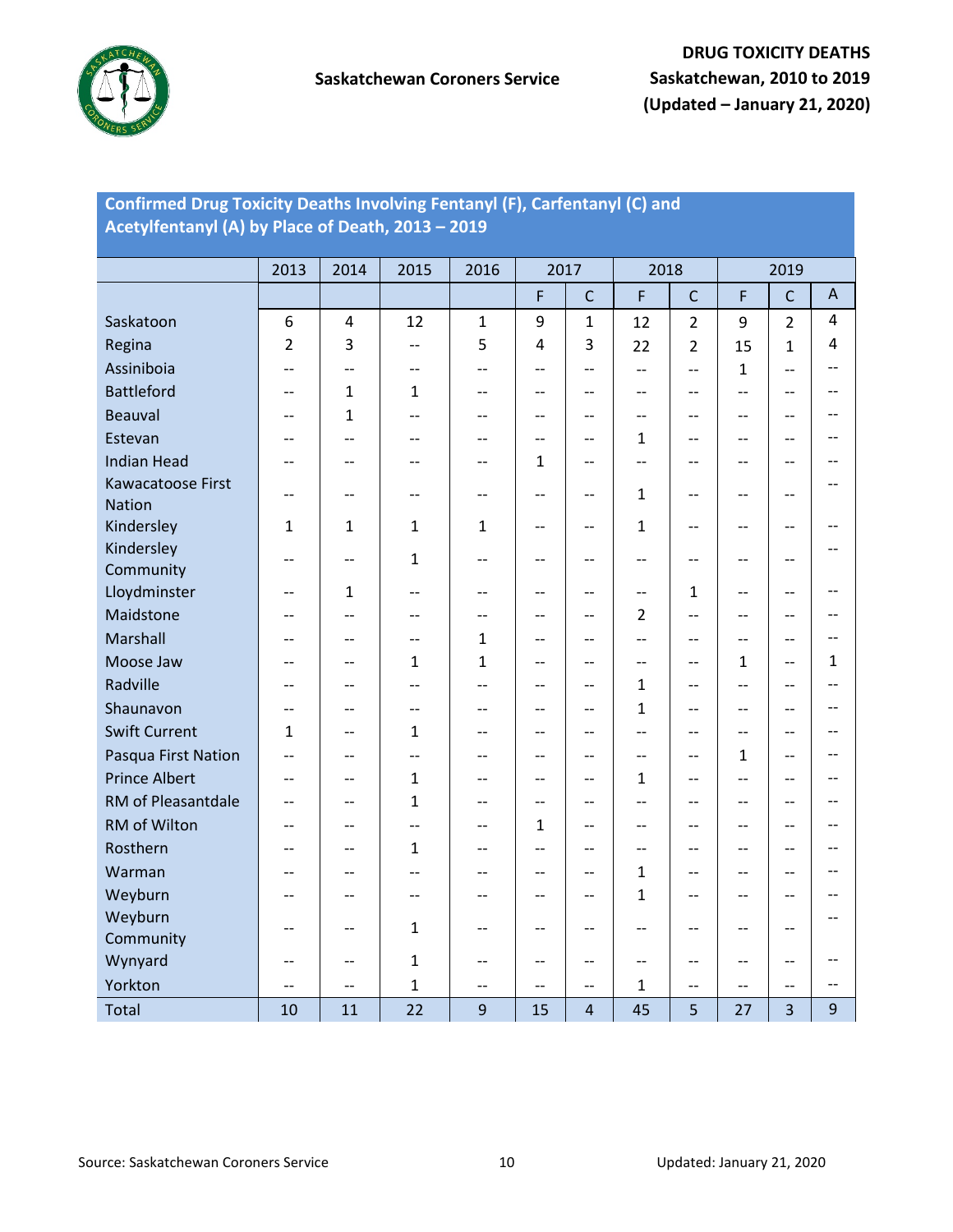

## **Confirmed Drug Toxicity Deaths Related to Fake OxyContin by Place of Death,**

| $2013 - 2019$        |       |                          |       |                               |       |       |      |
|----------------------|-------|--------------------------|-------|-------------------------------|-------|-------|------|
|                      | 2013  | 2014                     | 2015  | 2016                          | 2017  | 2018  | 2019 |
| Saskatoon            |       |                          | 4     | $\hspace{0.05cm} \textbf{--}$ |       | $- -$ |      |
| Kindersley           | --    |                          | $- -$ | $-$                           |       |       |      |
| <b>Prince Albert</b> | --    | $-$                      |       | $- -$                         | --    |       |      |
| RM of Pleasantdale   | $- -$ | $\overline{\phantom{m}}$ | 1     | $\hspace{0.05cm} \textbf{--}$ | $- -$ | $-$   |      |
| Total                |       | 3                        | 6     | --                            |       | --    |      |

| Confirmed Drug Toxicity Deaths Related to Fake OxyContin by Manner of Death, Gender |  |
|-------------------------------------------------------------------------------------|--|
| and Age Group, $2013 - 2019$                                                        |  |

|              | .      |            |              |                |              |      |              |      |      |
|--------------|--------|------------|--------------|----------------|--------------|------|--------------|------|------|
|              |        |            | 2013         | 2014           | 2015         | 2016 | 2017         | 2018 | 2019 |
| Accident     | Female | $0 - 80 +$ | --           | $- -$          |              |      |              |      |      |
|              | Male   | $10 - 19$  | --           | $\mathbf{1}$   | 1            | --   |              |      |      |
|              |        | $20 - 29$  | $\mathbf{1}$ | $\overline{2}$ | 4            | --   | 1            |      |      |
|              |        | $40 - 49$  | --           | --             | $\mathbf{1}$ | --   |              |      |      |
|              |        | Total      | $\mathbf{1}$ | $\overline{3}$ | 6            | $-$  | $\mathbf{1}$ |      |      |
| Suicide      | Female | $0 - 80 +$ | --           | --             |              |      |              |      |      |
|              | Male   | $0 - 80 +$ | --           |                |              |      |              |      |      |
|              |        | Total      | --           | --             |              |      |              |      |      |
| Homicide     | Female | $0 - 80 +$ |              |                |              |      |              |      |      |
|              | Male   | $0 - 80 +$ | --           | --             |              |      |              | --   |      |
|              |        | Total      | --           |                |              |      |              |      |      |
| Undetermined | Female | $0 - 80 +$ |              |                |              |      |              |      |      |
|              | Male   | $0 - 80 +$ | --           |                |              |      |              |      |      |
|              |        | Total      |              |                |              |      |              |      |      |
| Total        | Female | $0 - 80 +$ |              |                |              |      |              |      |      |
|              | Male   | $0 - 80 +$ | $\mathbf{1}$ | 3              | 6            |      | 1            |      |      |